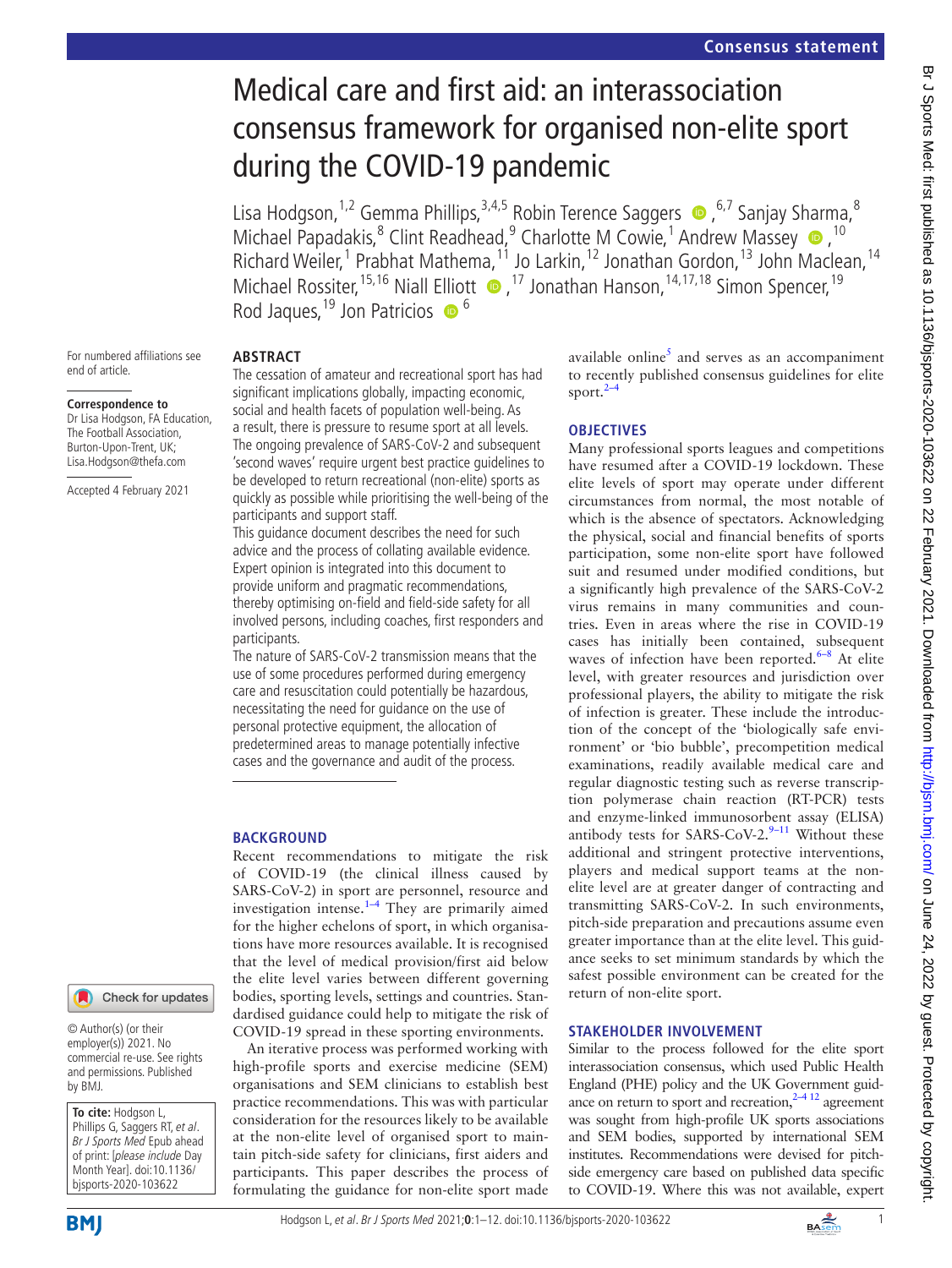#### <span id="page-1-0"></span>**Table 1** Example of a self-screening check list prior to each session

| Confirm the below statements in relaton to yout<br>current personal circumstances (completed by a<br>parent for those under age 18 years) | Check<br><b>Negative</b> | Check<br><b>Positive</b> |
|-------------------------------------------------------------------------------------------------------------------------------------------|--------------------------|--------------------------|
| A high temperature (above 37.8°C) <sup>*40</sup>                                                                                          | ⊓                        |                          |
| A new continuous cough                                                                                                                    | □                        | ⊐                        |
| Shortness of breath                                                                                                                       | Π                        | ⊓                        |
| A sore throat                                                                                                                             | ⊓                        | ◠                        |
| Loss of or change in sense of taste or smell                                                                                              | ⊓                        | ⊓                        |
| Feeling generally unwell                                                                                                                  | ⊓                        | ⊓                        |
| <b>Persistent tiredness</b>                                                                                                               | ⊓                        | ⊓                        |
| Been in close contact with/living with a suspected or<br>confirmed case of COVID-19 in the previous 2 weeks                               | σ                        | ⊐                        |
| Travel from a high-risk region in the last 2 weeks <sup>1941</sup>                                                                        | Π                        |                          |
| φασίας που distribution of the traditional state according to a control of the substitution and control of the                            |                          |                          |

Some clubs may wish to include on site temperature checking of participants as part of their standard operating procedure.

<span id="page-1-1"></span>**Table 2** Safe practices and personal protective equipment

UK and international SEM bodies: The English Institute of Sport, The Scottish Institute of Sport, Federation Internationale de Football Association, the South African Rugby Union and Wits Sport and Health, University of the Witwatersrand, South Africa.

The target users are medical support teams and first aiders operating field side in non-elite sport, across all sporting codes, as well as their educating bodies. These recommendations provide structures where healthcare professionals (HCPs) are provided (tier 1) and emergency care is provided by first aid responders (tier 2). These may include lower league professional teams, amateur leagues, universities and schools.

#### **DEVELOPMENT AND METHODS**

Guidance documents from PHE, The Health and Safety Executive (UK) and the UK Government were collated along

|                                         | <b>Replace Contract Structure of the property of the Component</b>                                                                                                                                                                                                                                                                                                                                                                                                                                                                                                                                                                                                                                                                                                                                                                                                                                                                                                                                                                                                                                                                                                                                                                                                                                                                                                                                                                                                                                                                                                                                                                                                                                                                                                                                                                                                                                                                                                                                                                                                                                                                                                                                                                                                                                                                                                                                       |
|-----------------------------------------|----------------------------------------------------------------------------------------------------------------------------------------------------------------------------------------------------------------------------------------------------------------------------------------------------------------------------------------------------------------------------------------------------------------------------------------------------------------------------------------------------------------------------------------------------------------------------------------------------------------------------------------------------------------------------------------------------------------------------------------------------------------------------------------------------------------------------------------------------------------------------------------------------------------------------------------------------------------------------------------------------------------------------------------------------------------------------------------------------------------------------------------------------------------------------------------------------------------------------------------------------------------------------------------------------------------------------------------------------------------------------------------------------------------------------------------------------------------------------------------------------------------------------------------------------------------------------------------------------------------------------------------------------------------------------------------------------------------------------------------------------------------------------------------------------------------------------------------------------------------------------------------------------------------------------------------------------------------------------------------------------------------------------------------------------------------------------------------------------------------------------------------------------------------------------------------------------------------------------------------------------------------------------------------------------------------------------------------------------------------------------------------------------------|
| Personal hygiene                        | Optimal personal hygiene should be practised at all times by all individuals within the sporting environment.<br>Ensure regular handwashing with soap and water and, where this is not available, the use of alcohol hand sanitiser (minimum 70% concentration) is advised. <sup>1724 42</sup><br>When coughing or sneezing, the use of a tissue disposed of in a sealed bin or, where no tissues are available, the crook of an elbow. Organisations/clubs should<br>consider a complete ban on chewing gum as it is either spat out or taken out and rolled into a ball and thus poses a high risk of cross-contamination. Spitting and open<br>emptying/clearing of the nose should be forbidden.<br>No sharing of water bottles; each participant should bring their own labelled water bottle for personal use and their own alcohol hand sanitiser and use this frequently<br>throughout the session.                                                                                                                                                                                                                                                                                                                                                                                                                                                                                                                                                                                                                                                                                                                                                                                                                                                                                                                                                                                                                                                                                                                                                                                                                                                                                                                                                                                                                                                                                              |
| <b>Personal protective</b><br>equipment | It is acknowledged that in a sporting environment donning appropriate PPE can be practically challenging; therefore, it is recommended to conduct a thorough risk<br>assessment considering amendments or alterations that may be situation and sport specific, including medical support personnel already wearing PPE in anticipation of<br>any potential scenario.<br>It is prudent to consider the risk of transmission from patient to responder and responder to patient, in addition to donning times, before any mitigation is made.<br>No decision to reduce PPE should adversely impact the care provided or cause unnecessary delay in an emergency situation.<br>Ensure hands are cleaned thoroughly with soap and water or 70% alcohol sanitiser, before putting on and after removal of PPE. In all circumstances where some form<br>of PPE is used, the safe removal is a critical consideration to avoid self-contamination. <sup>24</sup><br>Correct discarding of all PPE and contaminated equipment as per the country/local authorities' clinical waste policy, <sup>23</sup> which will require a clinical waste bin and<br>appropriate disposal procedure. Please refer to table 6 regarding single use, sessional use and reusable PPE quidance. <sup>25</sup><br>Where HCPs and first aiders are provided, ensure the appropriate type and quantity of PPE <sup>2</sup> availability at all times (table 6, figure 2) and that appropriate training<br>(including donning and doffing) <sup>43 44</sup> is accessible. PPE must reflect all potential medical and first aid situations that may arise through the course of related sporting<br>activity.<br>Adherence to government physical distancing restrictions (preferably 2 m) at all times except in delivery of medical care where appropriate PPE is provided. <sup>45</sup><br>Importantly, no one is expected to provide care that jeopardises their own personal health or safety. In an emergency situation, where suitable PPE is not available, the<br>responder must consider the potential risks to both themselves and the participant and decide what level of care they feel is reasonable, or what level of care they are<br>able to provide in the absence of PPE. This may include providing no assistance at all until the ambulance arrives or until appropriate PPE is made available. <sup>28</sup> |
| Environmental<br>hygiene                | Minimise the use of any shared equipment.<br>Implementation of systematic cleaning protocols with the appropriate cleaning products and techniques for both the environment and equipment (first aid and<br>sporting). <sup>23</sup> 25 Where this is not practical, clean duplicate equipment should be made available.<br>When training or medical equipment sharing is unavoidable, it must be cleaned between use by each participant as must all users' hands.<br>Cleaning all shared equipment such as balls before each session.<br>Train outdoors at all times when practically possible or use well-ventilated indoor facilities.<br>Removing and replacing gumshields should be kept to a minimum in order to reduce hand contamination; hands need to be cleaned before and after replacing the<br>gumshield; storage should be in a sealed container or cleaning solution.                                                                                                                                                                                                                                                                                                                                                                                                                                                                                                                                                                                                                                                                                                                                                                                                                                                                                                                                                                                                                                                                                                                                                                                                                                                                                                                                                                                                                                                                                                                   |
| Social distancing                       | Do not breach the government-issued physical distancing quidance unless strictly necessary, for example, emergency care.<br>Avoid face-to-face situations where possible, even if maintaining physical distancing, as this is a higher risk for transmission.<br>A face-covering cloth or fabric mask has been shown to be an effective way to prevent viral transmission in a community context <sup>46</sup> and should apply to a community<br>sports setting. It should be a recommendation for players and support staff/volunteers. Although a lack of scientific evidence for the benefits of wearing masks,<br>especially during exercise, has resulted in some conflicting advice, $4748$ the wearing of masks to protect others in the same (sporting) environment should be encouraged<br>wherever possible and should be compulsory for all medical and support staff and for athletes moving to and from training/matches and in the change room. Where<br>possible, mask use should be encouraged during training unless it impairs breathing, as opposed to merely being uncomfortable.                                                                                                                                                                                                                                                                                                                                                                                                                                                                                                                                                                                                                                                                                                                                                                                                                                                                                                                                                                                                                                                                                                                                                                                                                                                                                                   |

HCPs, healthcare professionals; PPE, personal protective equipment.

opinion was obtained. An expert was defined as a medical specialist in SEM, cardiology, respiratory medicine, paediatrics or epidemiology, who works with elite athletes and has had at least 10 years' experience in their field.

The process was facilitated by the medical education lead of the Football Association using an iterative process, over a period of several months during mid-2020, building off consecutive contributions by each participant, submitted in an edited document via email. The following UK sporting associations were represented: The English Football Association, The English Rugby Football League, The Scottish Football Association, The Lawn Tennis Association, The Welsh Rugby Union and Scottish Rugby, supported by these

with those published from other international sporting bodies and those from relevant UK Royal Colleges updated to reflect COVID-19 changes. A thorough search of peerreviewed papers was conducted during the periods June– August 2020, using the MEDLINE database. Search terms used were 'SARS-CoV-2' OR 'COVID-19' OR 'Coronavirus', AND 'emergency first-aid', OR 'sports first-aid OR 'personal protective equipment', OR 'sport', OR 'athlete', OR 'sport and recreation', OR 'return to training', OR 'exercise', OR 'trauma care', OR 'resuscitation', OR 'cardiovascular', OR 'respiratory', OR 'first aid', OR 'sanitisation'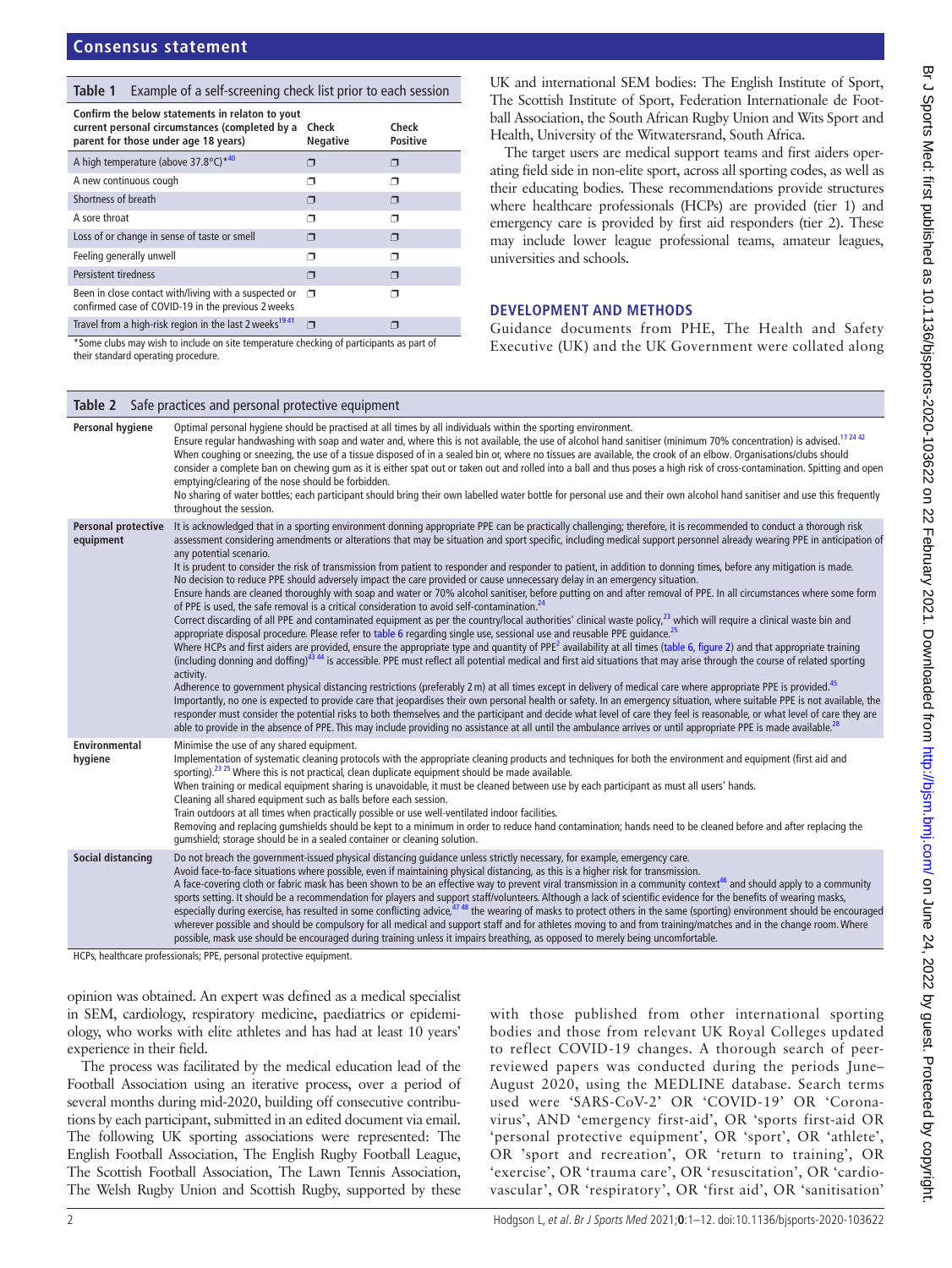# Cardiac investigations/referral for ALL regular exercisers & amateur athletes prior to return to training

(adapted from Bhatia et al.)



**Figure 1** Cardiac investigations/referral for all regular exercisers and amateur athletes prior to returning to training. This protocol has been endorsed by Cardiac Risk in the Young.<sup>49</sup>

OR 'decontamination'. The references of each paper were examined for additional relevant articles.

Evidence was sought to provide insight into the transmission of SARS-CoV-2, the protective effects of a range of personal protective equipment (PPE) and practices, incubation periods postinfection, potential systemic effects of COVID-19 (especially respiratory and cardiac) and returnto-sport guidelines.

Current evidence was strongest for the respiratory and cardiovascular implications of COVID-19,<sup>13-14</sup> although in non-sporting populations. The unique context of sport in the COVID-19 pandemic has meant that little published evidence exists regarding best practice so expert opinion was sought from experienced field-side clinicians against this novel epidemiological backdrop. External clinical review was provided by UK and internationally based SEM experts asked to critically evaluate the guidance, provide further recommendations and, where required, suggest additional source references. The recommendations were shared with

<span id="page-2-1"></span>

| Classification of aerosol-generating procedures (AGPs)<br>Table 3                                                                                                                                           |                                                                                      |  |  |
|-------------------------------------------------------------------------------------------------------------------------------------------------------------------------------------------------------------|--------------------------------------------------------------------------------------|--|--|
| <b>AGP</b> procedures                                                                                                                                                                                       | Not currently considered AGP                                                         |  |  |
| Cardiopulmonary resuscitation. <sup>34-36</sup>                                                                                                                                                             | The use of a nebuliser.                                                              |  |  |
| Airway management: any suction of upper airway,<br>High flow oxygen administration<br>use of airway adjuncts and emergency surgical<br>via face mask.<br>airway procedures. <sup>34</sup>                   |                                                                                      |  |  |
| Breathing management: any form of manual<br>ventilation (mouth-to-mouth ventilation is not<br>recommended in the current circumstance). Bag<br>valve mask using a viral filter is preferable. <sup>50</sup> | Simple airway opening<br>techniques (head tilt chin lift/<br>jaw thrust).            |  |  |
| Medical emergencies in the context of reduced<br>and impaired consciousness levels (eq, head<br>injuries), with a risk of airway compromise, that<br>would require the above interventions.                 | Medical emergencies that do<br>not involve actual or potential<br>airway compromise. |  |  |
| Nose, mouth and throat procedures such as<br>managing epistaxis or oral lacerations. <sup>26,27</sup>                                                                                                       | Nasopharyngeal swabbing.                                                             |  |  |

<span id="page-2-0"></span>the author group for consideration in the next revision. All co-authors agreed on the final guidance. The reliance on expert opinion is a necessary limitation of this document, and as such will necessitate regular updating as new evidence emerges. The high infectivity of SARS-CoV-2, the exponential surge in cases worldwide, the potential severity of infection and the impending resumption of all levels of sport, necessitated urgent guidance despite these limitations. Even without robust data, facilitating best practice that protects participants and avoids disease transmission outweighs the risks of medical and first aid staff acting without protection, risking their health and their ability to provide ongoing care for those in the sporting environment. Importantly, many of the recommendations may be appropriately applied in future epidemics.

Managing participants' welfare in non-elite sport may vary considerably from elite level, where stricter guidance and more defined parameters are maintained in a controlled environment. Nevertheless, it remains the responsibility of all first aid and healthcare providers to remain up to date with PPE recommendations and return to participation, regional or devolved national, public health and government authority guidance on COVID-19 guidelines and updates.

#### **Participant risk reduction**

Advise participants to complete a self-screening questionnaire prior to attendance [\(table](#page-1-0) 1) as a means of minimising those with possible COVID-19 or suspected COVID-19 attending a training session or competition. This aims to minimise transmission risk through sporting activity and may be pencil and paper or electronic app based.

#### **Governance**

► Appoint a COVID-19 compliance officer who must be responsible for implementing and recording all recommended protocols.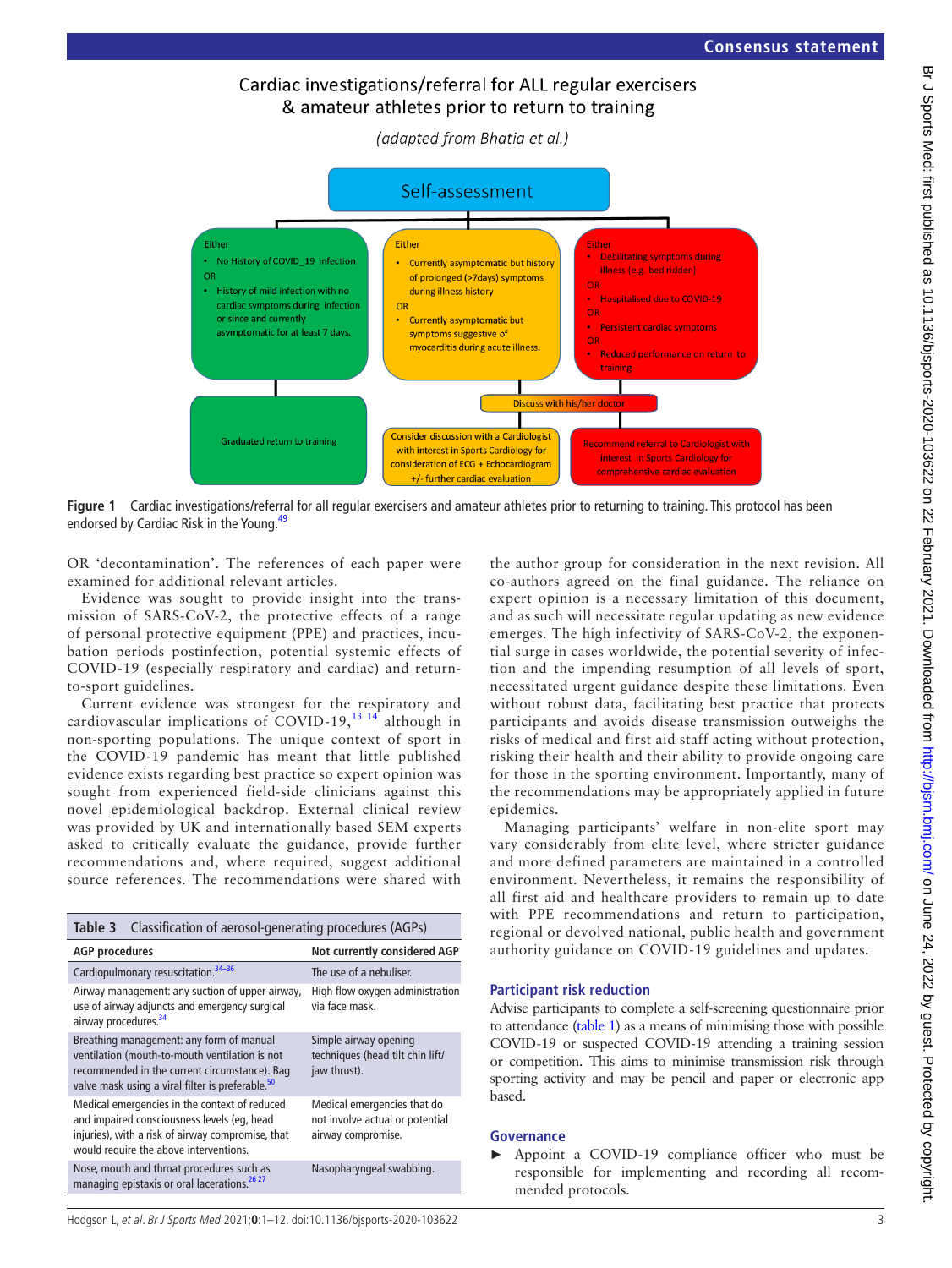<span id="page-3-0"></span>

| <b>PPE</b> level<br><b>Risk</b><br>Injuries that may present in the non-elite sports settings and guidance on management<br>Maintaining social distancing as advised<br>1<br>Simple airway manoeuvres±manual in-line stabilisation (MILS) for suspected cervical spine injuries.<br>$\overline{2}$<br>Not maintaining social distance<br>With face-to-face contact risk<br>An airway can become compromised for many reasons; one of the most common in the sporting setting is due to loss of<br>consciousness resulting in the risk of the participants tonque occluding their own airway. A simple head tilt chin lift, in the absence of<br>any suspected head or neck injury, or jaw thrust can be applied after first ensuring there is nothing occluding the participants airway.<br>All other airway interventions are level 3.<br>$\overline{2}$<br><b>Wounds and bleeding</b><br>Wounds that are open but do not involve the oral or nasal cavities are not classed as AGPs. However, keep other participants/parents<br>away from the area. Use a spill kit if available, using the PPE in the kit and follow the instructions provided. If no spill kit is available,<br>place paper towels/roll onto the spill and seek further advice from emergency services when they arrive.<br>$\overline{2}$<br>Soft tissue injuries and fractures<br>Include soft tissue injuries to the upper and lower limbs.<br>Excluding those injuries with C-spine or facial involvement.<br>Head injuries/medical emergencies that do not involve the airway<br>$\overline{2}$<br>Are not considered AGPs and can be dealt with as normal by a first aider with appropriate training. If no first aider is present, then<br>the coach can assist from a distance where practically possible until a parent, a household member or the first aider or ambulance<br>arrive (will vary dependent on club EAP).<br>Cardiac arrest*<br>$\overline{2}$<br>Cardiac arrest with face covered (towel or non-rebreather mask acceptable) including continuous compressions and use of automated<br>external defibrilator (AED).<br>Not maintaining social distance<br>Loss of consciousness (LOC)<br>$\overline{3}$<br>With face-to-face contact risk<br>If the mechanism of an injury involving LOC has not been witnessed, one must assume that a head/neck injury is present until proven<br>otherwise. MILS will be required. In these circumstances, there is potential for an airway compromise, particularly when a participant<br>has lost consciousness or has an altered level of consciousness.<br>$\overline{3}$<br>And potential risk of AGPs<br>Airway compromise<br>Any airway intervention beyond simple airway manoeuvres including all ventilatory support.<br>Tier 2 first aid responders on recognising airway difficulty should immediately call for medical assistance because an ambulance will<br>be essential.<br>Choking*<br>3<br>Another form of airway compromise is choking. If the participant is choking then the responder should approach the participant from<br>behind and follow the choking algorithm <sup>51</sup> (up to five back slaps, followed by up to five abdominal thrust, repeated until the airway<br>is clear).<br>Please note: emphasis on care when checking the airway between sets is advised as this is an AGP especially in scenarios where level<br>3 PPE is not available to mitigate the additional risk.<br>Nasal or oral wounds with the potential for spitting, coughing or sneezing would be considered a potential for an AGP and a higher 3<br>level of PPE required for any management. <sup>2751</sup><br>For tier 2 first aid responders on approaching nasal or oral wounds, ensure more than the government advised social distance is<br>maintained from the participant by all concerned and seek urgent medical assistance. Where parents or household members are close<br>by, they can be allowed to assist, and the first responder can advise from a safe distance.<br>Postural drainage positions, such as leaning forwards or side lying with the head facing towards the ground can help drain fluids from<br>the face or nose. This can be considered if injuries allow, while awaiting medical help from those in appropriate PPE or the emergency<br>services. If the participant is unconscious, then the recovery position should be used.<br>3<br>Complicated head injury with potential for airway compromise<br>Where additional airway management is required beyond simple airway opening, such as adjuncts or suction, this would then be<br>classed as AGP.<br>Cardiac arrest*<br>3<br>Without covered compressions (adults and adolescents 30:2, children 15:2), AED and airway interventions. | Table 4 | Potential situations and injuries that can occur during sport with associated PPE guidance |  |
|------------------------------------------------------------------------------------------------------------------------------------------------------------------------------------------------------------------------------------------------------------------------------------------------------------------------------------------------------------------------------------------------------------------------------------------------------------------------------------------------------------------------------------------------------------------------------------------------------------------------------------------------------------------------------------------------------------------------------------------------------------------------------------------------------------------------------------------------------------------------------------------------------------------------------------------------------------------------------------------------------------------------------------------------------------------------------------------------------------------------------------------------------------------------------------------------------------------------------------------------------------------------------------------------------------------------------------------------------------------------------------------------------------------------------------------------------------------------------------------------------------------------------------------------------------------------------------------------------------------------------------------------------------------------------------------------------------------------------------------------------------------------------------------------------------------------------------------------------------------------------------------------------------------------------------------------------------------------------------------------------------------------------------------------------------------------------------------------------------------------------------------------------------------------------------------------------------------------------------------------------------------------------------------------------------------------------------------------------------------------------------------------------------------------------------------------------------------------------------------------------------------------------------------------------------------------------------------------------------------------------------------------------------------------------------------------------------------------------------------------------------------------------------------------------------------------------------------------------------------------------------------------------------------------------------------------------------------------------------------------------------------------------------------------------------------------------------------------------------------------------------------------------------------------------------------------------------------------------------------------------------------------------------------------------------------------------------------------------------------------------------------------------------------------------------------------------------------------------------------------------------------------------------------------------------------------------------------------------------------------------------------------------------------------------------------------------------------------------------------------------------------------------------------------------------------------------------------------------------------------------------------------------------------------------------------------------------------------------------------------------------------------------------------------------------------------------------------------------------------------------------------------------------------------------------------------------------------------------------------------------------------------------------------------------------------------------------------------------------------------------------------------------------------------------------------------------------------------------------------------------------------------------------------------------------------------------------------------------------------------------------------------------------------------------------------------------------------------------------------------------------------------------|---------|--------------------------------------------------------------------------------------------|--|
|                                                                                                                                                                                                                                                                                                                                                                                                                                                                                                                                                                                                                                                                                                                                                                                                                                                                                                                                                                                                                                                                                                                                                                                                                                                                                                                                                                                                                                                                                                                                                                                                                                                                                                                                                                                                                                                                                                                                                                                                                                                                                                                                                                                                                                                                                                                                                                                                                                                                                                                                                                                                                                                                                                                                                                                                                                                                                                                                                                                                                                                                                                                                                                                                                                                                                                                                                                                                                                                                                                                                                                                                                                                                                                                                                                                                                                                                                                                                                                                                                                                                                                                                                                                                                                                                                                                                                                                                                                                                                                                                                                                                                                                                                                                                                                              |         |                                                                                            |  |
|                                                                                                                                                                                                                                                                                                                                                                                                                                                                                                                                                                                                                                                                                                                                                                                                                                                                                                                                                                                                                                                                                                                                                                                                                                                                                                                                                                                                                                                                                                                                                                                                                                                                                                                                                                                                                                                                                                                                                                                                                                                                                                                                                                                                                                                                                                                                                                                                                                                                                                                                                                                                                                                                                                                                                                                                                                                                                                                                                                                                                                                                                                                                                                                                                                                                                                                                                                                                                                                                                                                                                                                                                                                                                                                                                                                                                                                                                                                                                                                                                                                                                                                                                                                                                                                                                                                                                                                                                                                                                                                                                                                                                                                                                                                                                                              |         |                                                                                            |  |
|                                                                                                                                                                                                                                                                                                                                                                                                                                                                                                                                                                                                                                                                                                                                                                                                                                                                                                                                                                                                                                                                                                                                                                                                                                                                                                                                                                                                                                                                                                                                                                                                                                                                                                                                                                                                                                                                                                                                                                                                                                                                                                                                                                                                                                                                                                                                                                                                                                                                                                                                                                                                                                                                                                                                                                                                                                                                                                                                                                                                                                                                                                                                                                                                                                                                                                                                                                                                                                                                                                                                                                                                                                                                                                                                                                                                                                                                                                                                                                                                                                                                                                                                                                                                                                                                                                                                                                                                                                                                                                                                                                                                                                                                                                                                                                              |         |                                                                                            |  |
|                                                                                                                                                                                                                                                                                                                                                                                                                                                                                                                                                                                                                                                                                                                                                                                                                                                                                                                                                                                                                                                                                                                                                                                                                                                                                                                                                                                                                                                                                                                                                                                                                                                                                                                                                                                                                                                                                                                                                                                                                                                                                                                                                                                                                                                                                                                                                                                                                                                                                                                                                                                                                                                                                                                                                                                                                                                                                                                                                                                                                                                                                                                                                                                                                                                                                                                                                                                                                                                                                                                                                                                                                                                                                                                                                                                                                                                                                                                                                                                                                                                                                                                                                                                                                                                                                                                                                                                                                                                                                                                                                                                                                                                                                                                                                                              |         |                                                                                            |  |
|                                                                                                                                                                                                                                                                                                                                                                                                                                                                                                                                                                                                                                                                                                                                                                                                                                                                                                                                                                                                                                                                                                                                                                                                                                                                                                                                                                                                                                                                                                                                                                                                                                                                                                                                                                                                                                                                                                                                                                                                                                                                                                                                                                                                                                                                                                                                                                                                                                                                                                                                                                                                                                                                                                                                                                                                                                                                                                                                                                                                                                                                                                                                                                                                                                                                                                                                                                                                                                                                                                                                                                                                                                                                                                                                                                                                                                                                                                                                                                                                                                                                                                                                                                                                                                                                                                                                                                                                                                                                                                                                                                                                                                                                                                                                                                              |         |                                                                                            |  |
|                                                                                                                                                                                                                                                                                                                                                                                                                                                                                                                                                                                                                                                                                                                                                                                                                                                                                                                                                                                                                                                                                                                                                                                                                                                                                                                                                                                                                                                                                                                                                                                                                                                                                                                                                                                                                                                                                                                                                                                                                                                                                                                                                                                                                                                                                                                                                                                                                                                                                                                                                                                                                                                                                                                                                                                                                                                                                                                                                                                                                                                                                                                                                                                                                                                                                                                                                                                                                                                                                                                                                                                                                                                                                                                                                                                                                                                                                                                                                                                                                                                                                                                                                                                                                                                                                                                                                                                                                                                                                                                                                                                                                                                                                                                                                                              |         |                                                                                            |  |
|                                                                                                                                                                                                                                                                                                                                                                                                                                                                                                                                                                                                                                                                                                                                                                                                                                                                                                                                                                                                                                                                                                                                                                                                                                                                                                                                                                                                                                                                                                                                                                                                                                                                                                                                                                                                                                                                                                                                                                                                                                                                                                                                                                                                                                                                                                                                                                                                                                                                                                                                                                                                                                                                                                                                                                                                                                                                                                                                                                                                                                                                                                                                                                                                                                                                                                                                                                                                                                                                                                                                                                                                                                                                                                                                                                                                                                                                                                                                                                                                                                                                                                                                                                                                                                                                                                                                                                                                                                                                                                                                                                                                                                                                                                                                                                              |         |                                                                                            |  |
|                                                                                                                                                                                                                                                                                                                                                                                                                                                                                                                                                                                                                                                                                                                                                                                                                                                                                                                                                                                                                                                                                                                                                                                                                                                                                                                                                                                                                                                                                                                                                                                                                                                                                                                                                                                                                                                                                                                                                                                                                                                                                                                                                                                                                                                                                                                                                                                                                                                                                                                                                                                                                                                                                                                                                                                                                                                                                                                                                                                                                                                                                                                                                                                                                                                                                                                                                                                                                                                                                                                                                                                                                                                                                                                                                                                                                                                                                                                                                                                                                                                                                                                                                                                                                                                                                                                                                                                                                                                                                                                                                                                                                                                                                                                                                                              |         |                                                                                            |  |
|                                                                                                                                                                                                                                                                                                                                                                                                                                                                                                                                                                                                                                                                                                                                                                                                                                                                                                                                                                                                                                                                                                                                                                                                                                                                                                                                                                                                                                                                                                                                                                                                                                                                                                                                                                                                                                                                                                                                                                                                                                                                                                                                                                                                                                                                                                                                                                                                                                                                                                                                                                                                                                                                                                                                                                                                                                                                                                                                                                                                                                                                                                                                                                                                                                                                                                                                                                                                                                                                                                                                                                                                                                                                                                                                                                                                                                                                                                                                                                                                                                                                                                                                                                                                                                                                                                                                                                                                                                                                                                                                                                                                                                                                                                                                                                              |         |                                                                                            |  |
|                                                                                                                                                                                                                                                                                                                                                                                                                                                                                                                                                                                                                                                                                                                                                                                                                                                                                                                                                                                                                                                                                                                                                                                                                                                                                                                                                                                                                                                                                                                                                                                                                                                                                                                                                                                                                                                                                                                                                                                                                                                                                                                                                                                                                                                                                                                                                                                                                                                                                                                                                                                                                                                                                                                                                                                                                                                                                                                                                                                                                                                                                                                                                                                                                                                                                                                                                                                                                                                                                                                                                                                                                                                                                                                                                                                                                                                                                                                                                                                                                                                                                                                                                                                                                                                                                                                                                                                                                                                                                                                                                                                                                                                                                                                                                                              |         |                                                                                            |  |
|                                                                                                                                                                                                                                                                                                                                                                                                                                                                                                                                                                                                                                                                                                                                                                                                                                                                                                                                                                                                                                                                                                                                                                                                                                                                                                                                                                                                                                                                                                                                                                                                                                                                                                                                                                                                                                                                                                                                                                                                                                                                                                                                                                                                                                                                                                                                                                                                                                                                                                                                                                                                                                                                                                                                                                                                                                                                                                                                                                                                                                                                                                                                                                                                                                                                                                                                                                                                                                                                                                                                                                                                                                                                                                                                                                                                                                                                                                                                                                                                                                                                                                                                                                                                                                                                                                                                                                                                                                                                                                                                                                                                                                                                                                                                                                              |         |                                                                                            |  |
|                                                                                                                                                                                                                                                                                                                                                                                                                                                                                                                                                                                                                                                                                                                                                                                                                                                                                                                                                                                                                                                                                                                                                                                                                                                                                                                                                                                                                                                                                                                                                                                                                                                                                                                                                                                                                                                                                                                                                                                                                                                                                                                                                                                                                                                                                                                                                                                                                                                                                                                                                                                                                                                                                                                                                                                                                                                                                                                                                                                                                                                                                                                                                                                                                                                                                                                                                                                                                                                                                                                                                                                                                                                                                                                                                                                                                                                                                                                                                                                                                                                                                                                                                                                                                                                                                                                                                                                                                                                                                                                                                                                                                                                                                                                                                                              |         |                                                                                            |  |
|                                                                                                                                                                                                                                                                                                                                                                                                                                                                                                                                                                                                                                                                                                                                                                                                                                                                                                                                                                                                                                                                                                                                                                                                                                                                                                                                                                                                                                                                                                                                                                                                                                                                                                                                                                                                                                                                                                                                                                                                                                                                                                                                                                                                                                                                                                                                                                                                                                                                                                                                                                                                                                                                                                                                                                                                                                                                                                                                                                                                                                                                                                                                                                                                                                                                                                                                                                                                                                                                                                                                                                                                                                                                                                                                                                                                                                                                                                                                                                                                                                                                                                                                                                                                                                                                                                                                                                                                                                                                                                                                                                                                                                                                                                                                                                              |         |                                                                                            |  |
|                                                                                                                                                                                                                                                                                                                                                                                                                                                                                                                                                                                                                                                                                                                                                                                                                                                                                                                                                                                                                                                                                                                                                                                                                                                                                                                                                                                                                                                                                                                                                                                                                                                                                                                                                                                                                                                                                                                                                                                                                                                                                                                                                                                                                                                                                                                                                                                                                                                                                                                                                                                                                                                                                                                                                                                                                                                                                                                                                                                                                                                                                                                                                                                                                                                                                                                                                                                                                                                                                                                                                                                                                                                                                                                                                                                                                                                                                                                                                                                                                                                                                                                                                                                                                                                                                                                                                                                                                                                                                                                                                                                                                                                                                                                                                                              |         |                                                                                            |  |
|                                                                                                                                                                                                                                                                                                                                                                                                                                                                                                                                                                                                                                                                                                                                                                                                                                                                                                                                                                                                                                                                                                                                                                                                                                                                                                                                                                                                                                                                                                                                                                                                                                                                                                                                                                                                                                                                                                                                                                                                                                                                                                                                                                                                                                                                                                                                                                                                                                                                                                                                                                                                                                                                                                                                                                                                                                                                                                                                                                                                                                                                                                                                                                                                                                                                                                                                                                                                                                                                                                                                                                                                                                                                                                                                                                                                                                                                                                                                                                                                                                                                                                                                                                                                                                                                                                                                                                                                                                                                                                                                                                                                                                                                                                                                                                              |         |                                                                                            |  |
|                                                                                                                                                                                                                                                                                                                                                                                                                                                                                                                                                                                                                                                                                                                                                                                                                                                                                                                                                                                                                                                                                                                                                                                                                                                                                                                                                                                                                                                                                                                                                                                                                                                                                                                                                                                                                                                                                                                                                                                                                                                                                                                                                                                                                                                                                                                                                                                                                                                                                                                                                                                                                                                                                                                                                                                                                                                                                                                                                                                                                                                                                                                                                                                                                                                                                                                                                                                                                                                                                                                                                                                                                                                                                                                                                                                                                                                                                                                                                                                                                                                                                                                                                                                                                                                                                                                                                                                                                                                                                                                                                                                                                                                                                                                                                                              |         |                                                                                            |  |
|                                                                                                                                                                                                                                                                                                                                                                                                                                                                                                                                                                                                                                                                                                                                                                                                                                                                                                                                                                                                                                                                                                                                                                                                                                                                                                                                                                                                                                                                                                                                                                                                                                                                                                                                                                                                                                                                                                                                                                                                                                                                                                                                                                                                                                                                                                                                                                                                                                                                                                                                                                                                                                                                                                                                                                                                                                                                                                                                                                                                                                                                                                                                                                                                                                                                                                                                                                                                                                                                                                                                                                                                                                                                                                                                                                                                                                                                                                                                                                                                                                                                                                                                                                                                                                                                                                                                                                                                                                                                                                                                                                                                                                                                                                                                                                              |         |                                                                                            |  |
|                                                                                                                                                                                                                                                                                                                                                                                                                                                                                                                                                                                                                                                                                                                                                                                                                                                                                                                                                                                                                                                                                                                                                                                                                                                                                                                                                                                                                                                                                                                                                                                                                                                                                                                                                                                                                                                                                                                                                                                                                                                                                                                                                                                                                                                                                                                                                                                                                                                                                                                                                                                                                                                                                                                                                                                                                                                                                                                                                                                                                                                                                                                                                                                                                                                                                                                                                                                                                                                                                                                                                                                                                                                                                                                                                                                                                                                                                                                                                                                                                                                                                                                                                                                                                                                                                                                                                                                                                                                                                                                                                                                                                                                                                                                                                                              |         |                                                                                            |  |
|                                                                                                                                                                                                                                                                                                                                                                                                                                                                                                                                                                                                                                                                                                                                                                                                                                                                                                                                                                                                                                                                                                                                                                                                                                                                                                                                                                                                                                                                                                                                                                                                                                                                                                                                                                                                                                                                                                                                                                                                                                                                                                                                                                                                                                                                                                                                                                                                                                                                                                                                                                                                                                                                                                                                                                                                                                                                                                                                                                                                                                                                                                                                                                                                                                                                                                                                                                                                                                                                                                                                                                                                                                                                                                                                                                                                                                                                                                                                                                                                                                                                                                                                                                                                                                                                                                                                                                                                                                                                                                                                                                                                                                                                                                                                                                              |         |                                                                                            |  |
|                                                                                                                                                                                                                                                                                                                                                                                                                                                                                                                                                                                                                                                                                                                                                                                                                                                                                                                                                                                                                                                                                                                                                                                                                                                                                                                                                                                                                                                                                                                                                                                                                                                                                                                                                                                                                                                                                                                                                                                                                                                                                                                                                                                                                                                                                                                                                                                                                                                                                                                                                                                                                                                                                                                                                                                                                                                                                                                                                                                                                                                                                                                                                                                                                                                                                                                                                                                                                                                                                                                                                                                                                                                                                                                                                                                                                                                                                                                                                                                                                                                                                                                                                                                                                                                                                                                                                                                                                                                                                                                                                                                                                                                                                                                                                                              |         |                                                                                            |  |
|                                                                                                                                                                                                                                                                                                                                                                                                                                                                                                                                                                                                                                                                                                                                                                                                                                                                                                                                                                                                                                                                                                                                                                                                                                                                                                                                                                                                                                                                                                                                                                                                                                                                                                                                                                                                                                                                                                                                                                                                                                                                                                                                                                                                                                                                                                                                                                                                                                                                                                                                                                                                                                                                                                                                                                                                                                                                                                                                                                                                                                                                                                                                                                                                                                                                                                                                                                                                                                                                                                                                                                                                                                                                                                                                                                                                                                                                                                                                                                                                                                                                                                                                                                                                                                                                                                                                                                                                                                                                                                                                                                                                                                                                                                                                                                              |         |                                                                                            |  |
|                                                                                                                                                                                                                                                                                                                                                                                                                                                                                                                                                                                                                                                                                                                                                                                                                                                                                                                                                                                                                                                                                                                                                                                                                                                                                                                                                                                                                                                                                                                                                                                                                                                                                                                                                                                                                                                                                                                                                                                                                                                                                                                                                                                                                                                                                                                                                                                                                                                                                                                                                                                                                                                                                                                                                                                                                                                                                                                                                                                                                                                                                                                                                                                                                                                                                                                                                                                                                                                                                                                                                                                                                                                                                                                                                                                                                                                                                                                                                                                                                                                                                                                                                                                                                                                                                                                                                                                                                                                                                                                                                                                                                                                                                                                                                                              |         |                                                                                            |  |
|                                                                                                                                                                                                                                                                                                                                                                                                                                                                                                                                                                                                                                                                                                                                                                                                                                                                                                                                                                                                                                                                                                                                                                                                                                                                                                                                                                                                                                                                                                                                                                                                                                                                                                                                                                                                                                                                                                                                                                                                                                                                                                                                                                                                                                                                                                                                                                                                                                                                                                                                                                                                                                                                                                                                                                                                                                                                                                                                                                                                                                                                                                                                                                                                                                                                                                                                                                                                                                                                                                                                                                                                                                                                                                                                                                                                                                                                                                                                                                                                                                                                                                                                                                                                                                                                                                                                                                                                                                                                                                                                                                                                                                                                                                                                                                              |         |                                                                                            |  |
|                                                                                                                                                                                                                                                                                                                                                                                                                                                                                                                                                                                                                                                                                                                                                                                                                                                                                                                                                                                                                                                                                                                                                                                                                                                                                                                                                                                                                                                                                                                                                                                                                                                                                                                                                                                                                                                                                                                                                                                                                                                                                                                                                                                                                                                                                                                                                                                                                                                                                                                                                                                                                                                                                                                                                                                                                                                                                                                                                                                                                                                                                                                                                                                                                                                                                                                                                                                                                                                                                                                                                                                                                                                                                                                                                                                                                                                                                                                                                                                                                                                                                                                                                                                                                                                                                                                                                                                                                                                                                                                                                                                                                                                                                                                                                                              |         |                                                                                            |  |
|                                                                                                                                                                                                                                                                                                                                                                                                                                                                                                                                                                                                                                                                                                                                                                                                                                                                                                                                                                                                                                                                                                                                                                                                                                                                                                                                                                                                                                                                                                                                                                                                                                                                                                                                                                                                                                                                                                                                                                                                                                                                                                                                                                                                                                                                                                                                                                                                                                                                                                                                                                                                                                                                                                                                                                                                                                                                                                                                                                                                                                                                                                                                                                                                                                                                                                                                                                                                                                                                                                                                                                                                                                                                                                                                                                                                                                                                                                                                                                                                                                                                                                                                                                                                                                                                                                                                                                                                                                                                                                                                                                                                                                                                                                                                                                              |         |                                                                                            |  |
|                                                                                                                                                                                                                                                                                                                                                                                                                                                                                                                                                                                                                                                                                                                                                                                                                                                                                                                                                                                                                                                                                                                                                                                                                                                                                                                                                                                                                                                                                                                                                                                                                                                                                                                                                                                                                                                                                                                                                                                                                                                                                                                                                                                                                                                                                                                                                                                                                                                                                                                                                                                                                                                                                                                                                                                                                                                                                                                                                                                                                                                                                                                                                                                                                                                                                                                                                                                                                                                                                                                                                                                                                                                                                                                                                                                                                                                                                                                                                                                                                                                                                                                                                                                                                                                                                                                                                                                                                                                                                                                                                                                                                                                                                                                                                                              |         |                                                                                            |  |
|                                                                                                                                                                                                                                                                                                                                                                                                                                                                                                                                                                                                                                                                                                                                                                                                                                                                                                                                                                                                                                                                                                                                                                                                                                                                                                                                                                                                                                                                                                                                                                                                                                                                                                                                                                                                                                                                                                                                                                                                                                                                                                                                                                                                                                                                                                                                                                                                                                                                                                                                                                                                                                                                                                                                                                                                                                                                                                                                                                                                                                                                                                                                                                                                                                                                                                                                                                                                                                                                                                                                                                                                                                                                                                                                                                                                                                                                                                                                                                                                                                                                                                                                                                                                                                                                                                                                                                                                                                                                                                                                                                                                                                                                                                                                                                              |         |                                                                                            |  |
|                                                                                                                                                                                                                                                                                                                                                                                                                                                                                                                                                                                                                                                                                                                                                                                                                                                                                                                                                                                                                                                                                                                                                                                                                                                                                                                                                                                                                                                                                                                                                                                                                                                                                                                                                                                                                                                                                                                                                                                                                                                                                                                                                                                                                                                                                                                                                                                                                                                                                                                                                                                                                                                                                                                                                                                                                                                                                                                                                                                                                                                                                                                                                                                                                                                                                                                                                                                                                                                                                                                                                                                                                                                                                                                                                                                                                                                                                                                                                                                                                                                                                                                                                                                                                                                                                                                                                                                                                                                                                                                                                                                                                                                                                                                                                                              |         |                                                                                            |  |

AGP, aerosol-generating procedure; EAP, emergency action plan; PPE, personal protective equipment.

- ► Conduct an emergency and first aid risk assessment, amending emergency action plans (EAPs) to mitigate identified risks; include modifications to the emergency/first aid kit, provision of PPE and plans should individuals present with symptoms in a session.
- All HCPs and first aid responders should be aware of all EAPs before entering the environment for the first time.
- ► Attempts should be made to identify individuals involved in the sporting environment who may be considered to be at a higher risk of severe COVID-19 infections<sup>[15](#page-10-17)</sup> and mitigation strategies applied as appropriate.
- ► Para-sport athletes and those participants with underlying health conditions are recommended to undertake a preparticipation check with an HCP to determine their own personal risk, health and vulnerability.
- ► Organisations should keep a clear record of who was present on site to support national track and trace systems in the event of a positive COVID-19 case.
- ► Refer to [table](#page-1-1) 2 for guiding principles on making an environment COVID-19 safe.

## **Isolation procedures**

Should a participant return a positive response to any of the criteria in [table](#page-1-0) 1, they should stay home and follow the government issued self-isolation guidance as applicable.<sup>16</sup>

If a participant develops or displays COVID-19 symptoms during a session, they should be separated from the wider group for broader public safety and placed in an identified quarantine zone. If they require medical assistance, emergency services should be called. If they are well enough to travel home, they should do so in their own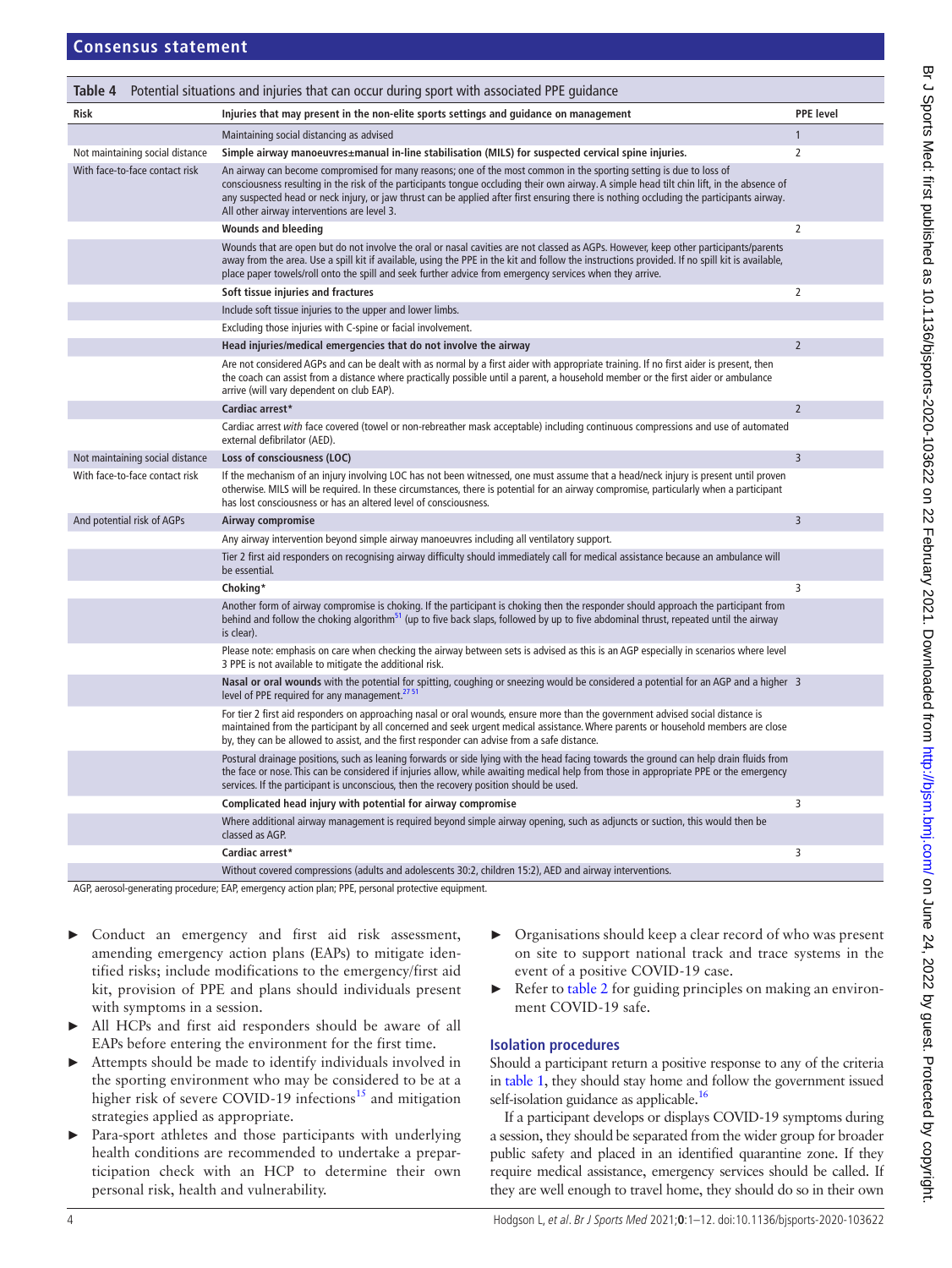#### <span id="page-4-2"></span>**Table 5** Designated medical areas for tier 1

Wherever possible, each training and playing facility should have two designated medical areas coded as either non-AGP or AGP zones. Preferably these should be well-ventilated individual rooms; if this is not achievable, they need to be clearly marked with a minimum of 2m between zones separating the areas.

#### **Non-AGP area**

This is the general medical room and is to be used for all non-AGPs, assessment or examination and essential treatment of participants.

**AGP area**

This is to be used for:

► AGPs.

#### **Considerations for both areas**

- Appropriate PPE must be worn once entering the area, and it should be adequately disinfected/disposed of following use
- ► If an AGP is occurring and areas are not in separate rooms, everyone not in level 3 PPE must leave the room immediately, and appropriate ventilation and cleaning must occur prior to the non-AGP area being reinstated $^{22}$
- Emergency medical equipment should be situated immediately outside the AGP area, and taken in as needed, to avoid unnecessary contamination

AGP, aerosol-generating procedure.

#### <span id="page-4-0"></span>**Table 6** Definition of situational personal protective equipment level requirements (also refer to [figure 2\)](#page-4-1)

|                                                                                                                                         | Gloves      | Apron                     | <b>Fluid-resistant</b><br>Fabric / cloth<br>long-armed<br>gown/coveralls mask* |                               | <b>Fluid-resistant</b><br>surgical face<br>mask type IIR+ | <b>Filtering</b><br>face piece<br>respirator<br>3 (FFP3)<br>mask‡ | Goggles/full face visor<br>in addition to personal<br>spectacles |  |
|-----------------------------------------------------------------------------------------------------------------------------------------|-------------|---------------------------|--------------------------------------------------------------------------------|-------------------------------|-----------------------------------------------------------|-------------------------------------------------------------------|------------------------------------------------------------------|--|
| <b>Situation</b>                                                                                                                        | Single use§ | Single use§               |                                                                                | Sessional use¶ Sessional use¶ | Sessional use¶ reusable**                                 | <b>Sessional</b><br>use                                           | Sessional use<br>Reusable**                                      |  |
| Non-medical scenario where social<br>distancing may be breached <sup>47</sup><br>including at training                                  | $\times$    | $\boldsymbol{\mathsf{x}}$ | $\pmb{\times}$                                                                 | ✓                             | $\times$                                                  | $\times$                                                          | $\times$                                                         |  |
| Level 1<br>Where government-advised<br>distancing may not be maintained<br>at all times                                                 | $\times$    | $\times$                  | ×                                                                              | $\pmb{\times}$                | ✓                                                         | $\boldsymbol{\mathsf{x}}$                                         | $\times$                                                         |  |
| Level <sub>2</sub><br>Within 2 m, which may include<br>face-to-face contact for<br>emergency/first aid management<br>of all individuals | ✓           | ✓                         | $\pmb{\times}$                                                                 | $\times$                      | ✓                                                         | $\pmb{\times}$                                                    | ✓                                                                |  |
| Level 3/AGP<br>Aerosol-generating procedure<br>(AGP or high notential for aerosol)                                                      | ✓           | ×                         | ✓                                                                              | $\pmb{\times}$                | ×                                                         | ✓                                                                 | ✓                                                                |  |

' or high potential for aerosol)

\*Three layers: first water absorbent cotton, second filter layer and third is water resistant.<sup>[47](#page-11-0)</sup> A face covering or cloth mask is not the same as a type IIR surgical face mask; it is consequently not sufficient to form part of a club's EAP.

†When using a type IIR fluid-repellent surgical face mask, you should mould the metal strap of the mask over the bridge of the nose and make sure the mask fits snugly under the chin, around or across any facial hair if present. Can be worn without removal for up to a 4-hour session; must be changed if visibly soiled, damp or damaged. ‡The WHO does recommend FFP2 mask as an alternative to FFP3[.47](#page-11-0) FFP3 is adopted by this framework in line with PHE. Each individual requiring use of an FFP mask must ensure they have a mask that is compatible to their face shape. Each mask requires a 'fit-testing' process to be conducted to ensure no aerosol leakage occurs through the seal. Facial hair does impact the efficacy of the masks, and alternative arrangements may need to be considered in these circumstances.<sup>49</sup>

§Single use: equipment that must be changed after each contact.<sup>2</sup>

¶Sessional use: worn for a period of time when undertaking duties in a specific clinical care setting/exposure environment; a session ends when the responder leaves this defined remit; however, masks should be disposed of if they become moist, damaged or visibly soiled.<sup>[29](#page-10-21)</sup>

\*\*Reusable equipment appropriately decontaminated to PHE standards that can be reused.<sup>[52](#page-11-4)</sup>

EAP, emergency action plan; PHE, Public Health England.



<span id="page-4-1"></span>**Figure 2** Illustration of personal protective equipment (*permission to use from the Lawn Tennis Association (LTA)*).

vehicle or with a household member. Participants should follow close contact principles and seek COVID-19 testing based on local availability and guidance. Other participants and coaches present would not need to automatically quarantine unless they developed symptoms, provided they have been compliant with physical distancing precautions.<sup>17</sup>

For children, it is recommended a member of their household remains nearby at sessions; thereby, in cases of illness or injury, the child can be taken to a place of safety at the earliest opportunity. If there is no parental/guardian support at the training venue, adequate first aid should be applied, and the child placed in the identified quarantine zone until an appointed emergency contact can collect them. For illness or injury concerning adult participants, if safe to do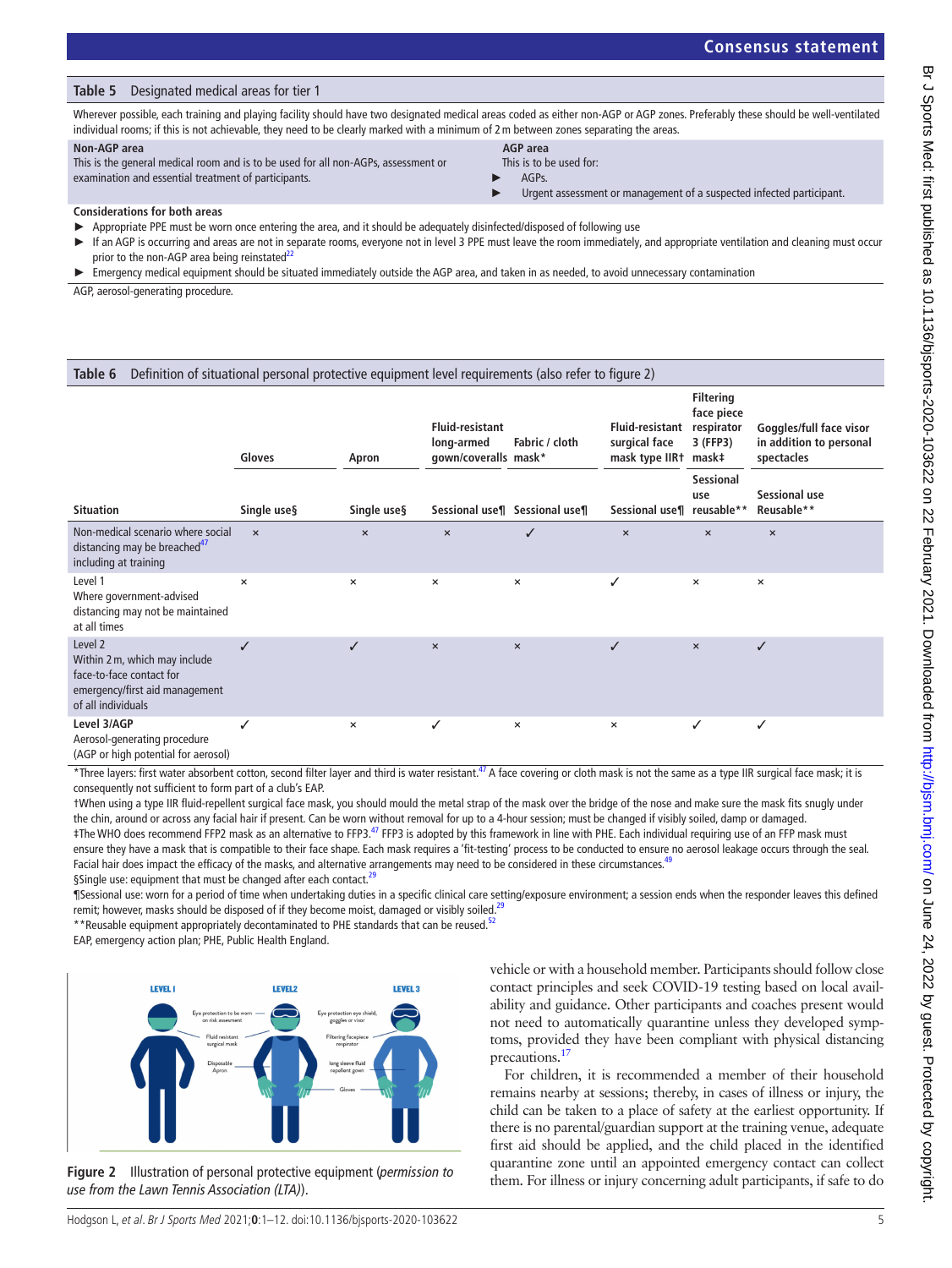## **Box 1 Cardiac arrest changes for adults and youth (also refer to [figures 3 and 4](#page-6-0) for algorithms)**

#### <span id="page-5-1"></span>**Summary of changes for adults**

- ► In the absence of level 3 PPE commence compressions with a cover over the participant's face so as to minimise delay. Examples: a non-rebreather mask with oxygen attached (for HCPs) or a towel (for first aid responders.) The towel should provide sufficient cover to cover the patient's mouth and nose while still permitting breathing to restart following successful resuscitation.<sup>32</sup>
- ► HCPs should consider the use of bag mask ventilation with a viral filter<sup>34</sup> where rescue breathing is required.
- ► If rescue breathing is considered outside the scope of first aid practice during the pandemic due to the high risk of viral transmission, perform chest compressions only.<sup>3</sup> Compression-only CPR may be as effective as combined ventilation and compression in the first few minutes after cardiac arrest.<sup>[34](#page-10-15)</sup>
- $\blacktriangleright$  All other participants and individuals involved in the training session should be asked to vacate the vicinity if they are not involved in the resuscitation.
- ► Responders are ideally already in level 2 PPE if available, and all other helpers are advised the same (or should apply quickly to not delay treatment) while awaiting support responders who are in level 3 PPE (this may require awaiting an ambulance) to provide rescue breathing.
- ► After performing compression-only CPR, all rescuers should wash their hands (and face if no mask or eye protection worn) and should also seek advice from the local healthcare advice service or club medical adviser if later concerned about COVID-19 symptoms.

## **Summary of changes for those under 18 years of age**

- ► If the decision is made to perform rescue breathing, the responder should use a face shield or pocket mask with a one-way filter valve. $41-43$
- $\blacktriangleright$  For HCPs, a bag valve mask with viral filter is preferable.<sup>41</sup>
- ► Providing rescue breaths will increase the risk of transmitting the COVID-19 virus, either to the rescuer or the participant. However, this risk is small compared with the risk of taking no action as this will result in certain cardiac arrest and the death of the child.<sup>43,54</sup>
- ► Early chest compressions (with face coverings as above), AED application and ensuring medical help/emergency services are alerted.
- ► Regarding transmission, if rescue breathing has been used during a resuscitation, there are no additional actions to be taken other than to monitor for symptoms of possible COVID-19 over the following 14 days, assuming the individual did not subsequently test positive.<sup>4</sup>

so, they should leave the facility without coming into contact with anyone. Where shared journeys are unavoidable, a face mask should be worn. All individuals should access relevant medical support as needed.

## **Participants returning to sports training who have had COVID-19 infection**

Participants returning to sport after prolonged absence and those with confirmed or suspected COVID-19 infection should undergo a clinical assessment including a detailed history and examination by a medical professional. For the majority of participants who rely on their own means, we recommend a self-assessment algorithm that reflects the principles of the assessment of elite athletes, as suggested by Bhatia *et al*. [18](#page-10-22) This is a pragmatic approach that balances the likelihood of cardiac sequelae from the COVID-19 infection - and potential limitations of detailed cardiac testing in this population. It is necessary in order to encourage individuals back to safe exercise and avoid unnecessary anxiety and investigations in already overburdened healthcare systems [\(figure](#page-2-0) 1).

Following COVID-19 infection, participants should self-isolate for 10 days<sup>19</sup> and not engage in exercise until they have been symptom free for 7 days.<sup>20</sup> Participants experiencing cardiac symptoms including an elevated resting heart rate after the acute infection has resolved should seek specialist medical attention prior to return to exercise.<sup>[18 20](#page-10-22)</sup> On gradual return to training,<sup>21</sup> self-monitoring for the occurrence of cardiac symptoms such as chest pain, palpitations, breathlessness disproportionate to the level of activity, exertional dizziness and syncope [\(figure](#page-2-0) 1) and monitoring for arrhythmias through a heart rate monitor (for those who have one available) is pragmatic. Participants with new symptoms or irregularities in their heart rhythm should cease exercise and liaise with their doctor. For those who never experienced symptoms, no cardiac evaluation is necessary prior to resumption of training, unless they develop new symptoms on a return to physical exertion.<sup>18</sup>

## **GUIDANCE FOR NON-ELITE CLUBS WITH DESIGNATED HCPS: TIER 1**

Clinicians with a duty of care acting as a registered therapist or doctor should follow national public health guidance, conducting their own risk assessment and ensure they follow full PPE guidance as above.

## **Delivery of emergency care in the non-elite setting: tier 1**

HCPs are expected to provide care equivalent to their level of training, which may include advanced first aid and thus potentially aerosol-generating ventilatory support.

Aerosol-generating procedures (AGPs) are recognised to be a high source of virus transmission requiring level 3 PPE. Sports-related medical care includes many scenarios that are or have the potential to become AGPs ([table](#page-2-1) 3). Once an AGP is commenced, all involved that are not in level 3 PPE must step back 2m when outdoors and vacate the room when indoors. $^{22}$  $^{22}$  $^{22}$ 

#### <span id="page-5-0"></span>**Table 7** COVID-19 update on first aid requirements

| First aid qualifications | First aiders should ensure their qualifications are up to date and refer to their respective educating body regarding extensions during the COVID-19<br>pandemic. <sup>30-32</sup>                                                                                                                                                                                                                                                                                                                                                                                                                                                                                                                         |
|--------------------------|------------------------------------------------------------------------------------------------------------------------------------------------------------------------------------------------------------------------------------------------------------------------------------------------------------------------------------------------------------------------------------------------------------------------------------------------------------------------------------------------------------------------------------------------------------------------------------------------------------------------------------------------------------------------------------------------------------|
| First aid kits           | First aid kits should reflect the additional items that ensure safety during this COVID-19 pandemic inclusive of PPE and consideration should be applied to<br>what items will become single use.                                                                                                                                                                                                                                                                                                                                                                                                                                                                                                          |
| First aid rooms          | First aiders are not recommended to provide any treatments or interventions beyond the emergency first aid outlined in this document during the COVID-19<br>pandemic, and club emergency action plans should outline the same. All non-essential treatment should be provided by the local healthcare provider. In the<br>case of an emergency procedure during training, this should ideally be undertaken by the emergency services on arrival at the training ground. In the absence<br>of suitable PPE in a tier 2 club emergency situation, the responder must consider the potential risks and decide what level of care they feel is reasonable and<br>what level of care they are able to provide. |
| ---                      |                                                                                                                                                                                                                                                                                                                                                                                                                                                                                                                                                                                                                                                                                                            |

PPE, personal protective equipment.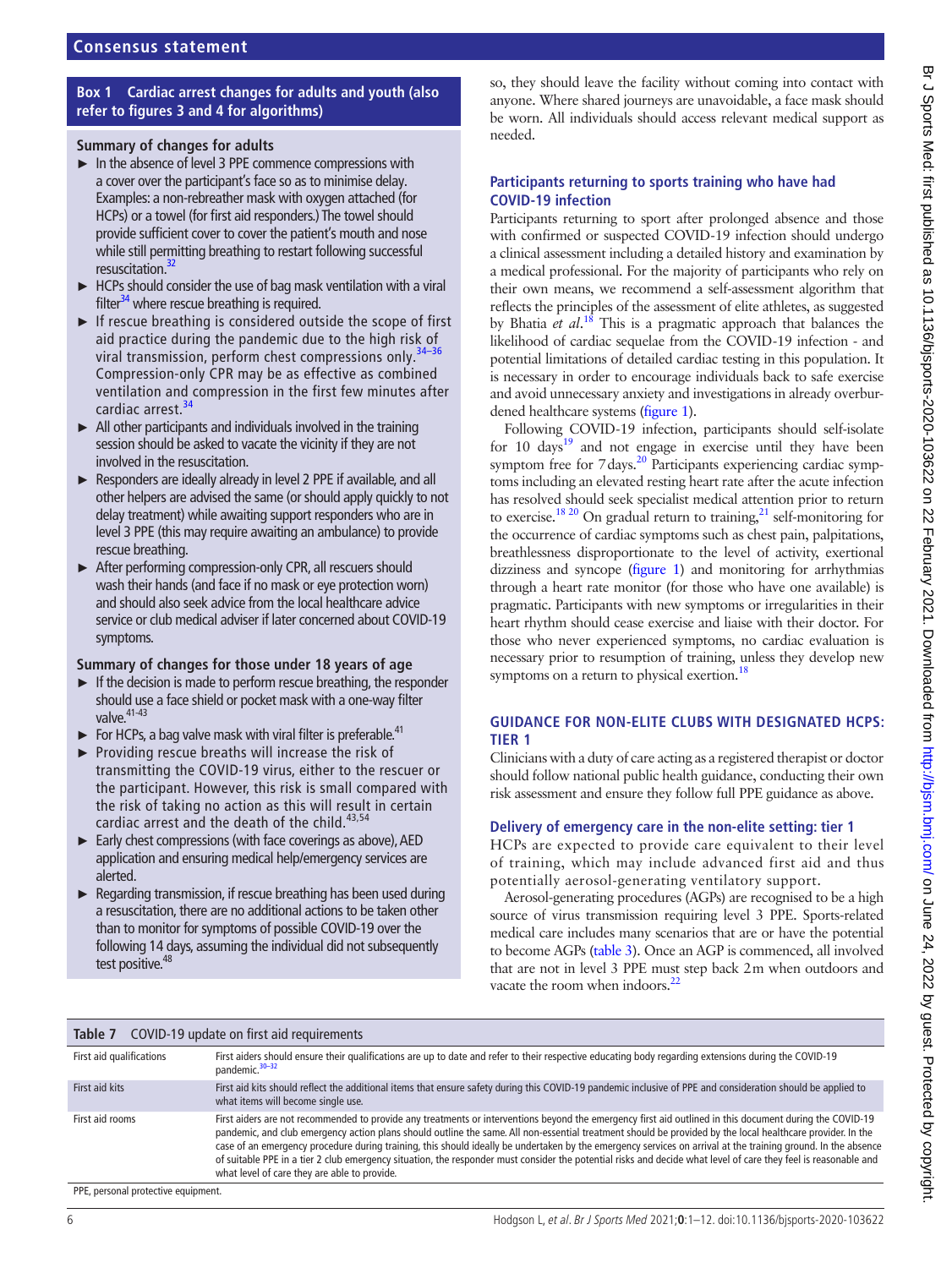



If health care professionals on site, a non-rebreather mask attached to oxygen at 15L/min can act as a face covering.

<span id="page-6-0"></span>in circumstances of paediatric arrest, see Figure 4

**Figure 3** Adult emergency and first aid care algorithm for non-elite sport during COVID-19 in absence of level 3 PPE. PPE, personal protective equipment.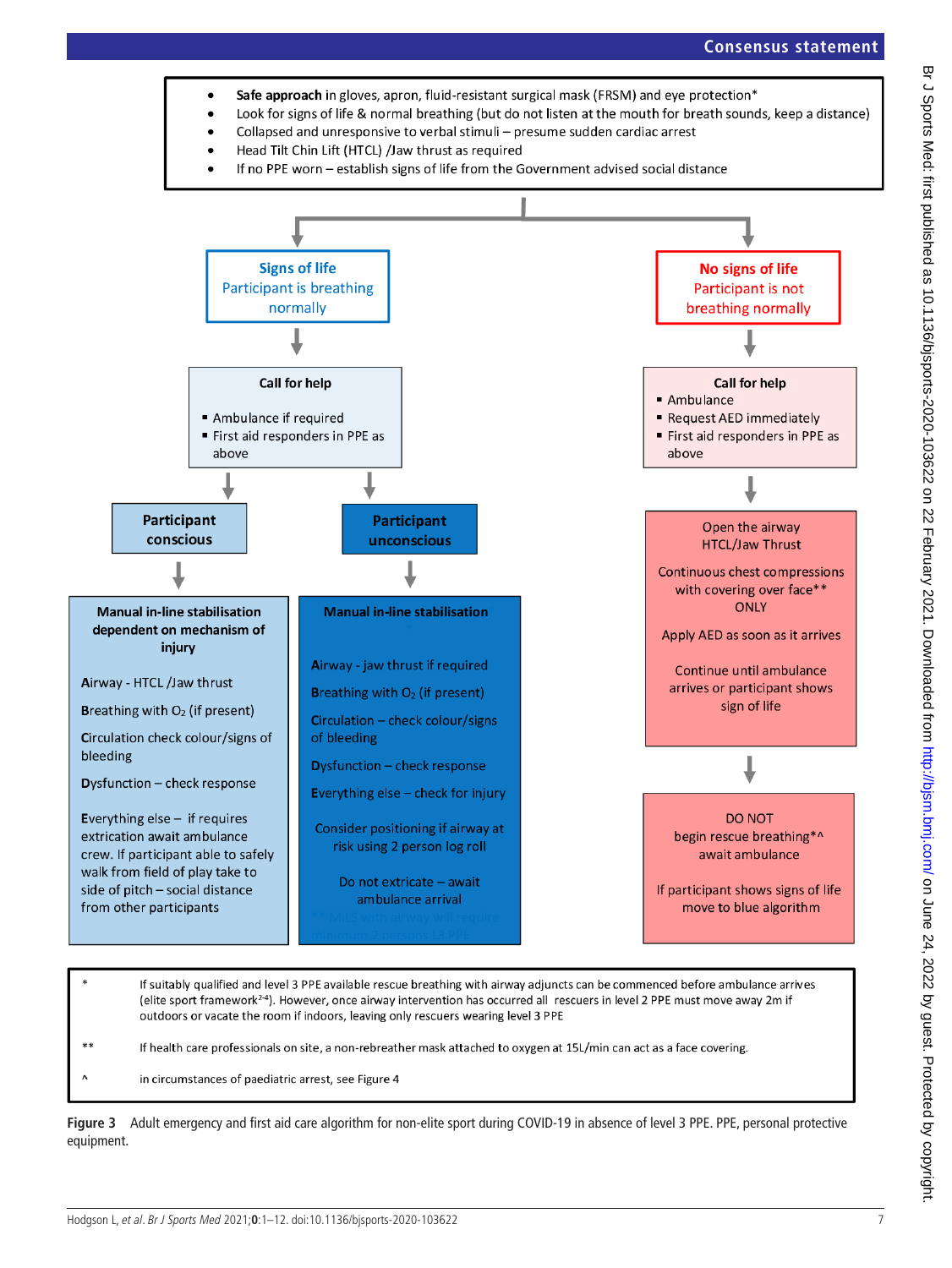

- Look for signs of life & normal breathing (but do not listen at the mouth for breath sounds, keep a distance)
- Collapsed and unresponsive to verbal stimuli presume sudden cardiac arrest
- Head Tilt Chin Lift (HTCL) /Jaw thrust as required
- If no PPE worn establish signs of life from the Government advised social distance



- indoors, leaving only rescuers wearing level 3 PPE
- \*\* If health care professionals (HCPs) on site, a non-rebreather mask attached to oxygen at 15L/min can act as a face covering
- $\Lambda$ It must be an individual decision to perform rescue breathing in a child, due to increased risk to rescuer
- $\Lambda$ If rescuer is wearing a mask this will have to be removed. HCPs can use a bag valve mask with a viral filter (elite sport framework<sup>2-4</sup>). There are no additional actions to be taken after providing rescue breathing - monitor for symptoms of possible COVID-19 over the following 14 days
- $\wedge \wedge \wedge$ The paediatric ratio of 15:2 [15 compressions to 2 rescue breaths] can be provided, however if the rescuer is more familiar with the adult provision of 30:2 this can be equally applied. The emphasis is on the speedy provision of resuscitation. Breath provision is 1 second as per an adult and depress the chest 1/3 of chest depth in a younger child/adolescent

**Figure 4** Paediatric emergency and first aid care algorithm for non-elite sport during COVID-19 in absence of level 3 PPE. AED, automated external defibrillator; CPR, cardiopulmonary resuscitation; PPE, personal protective equipment.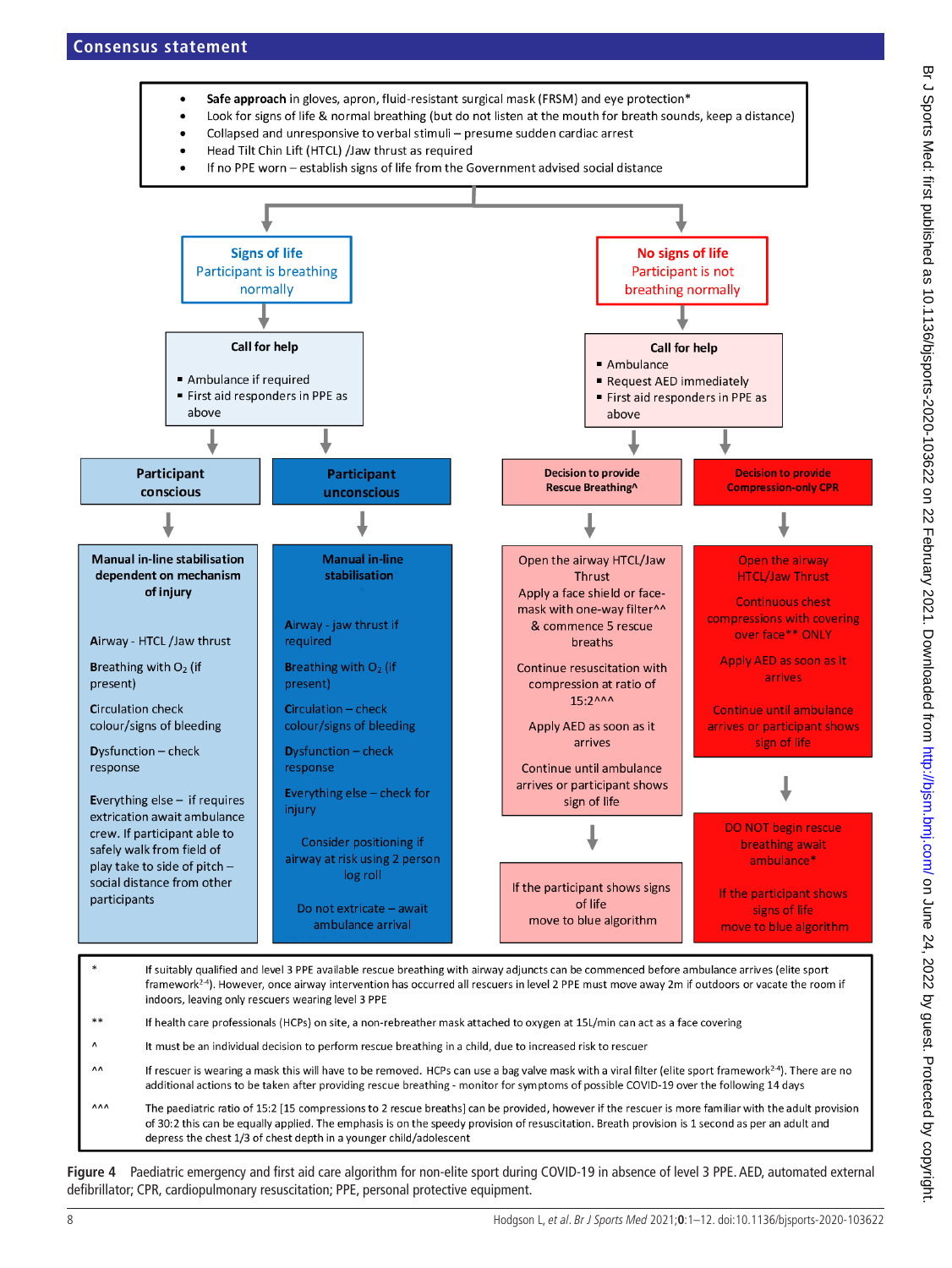<span id="page-8-0"></span>

| Summary of the key recommendations for non-elite sport first aid and medical care in a COVID-19 environment<br>Table 8 |                                                                                                                                                                                                                                                             |                                                                                                                                                                                                                                                                                                                                                                                                                                                   |  |
|------------------------------------------------------------------------------------------------------------------------|-------------------------------------------------------------------------------------------------------------------------------------------------------------------------------------------------------------------------------------------------------------|---------------------------------------------------------------------------------------------------------------------------------------------------------------------------------------------------------------------------------------------------------------------------------------------------------------------------------------------------------------------------------------------------------------------------------------------------|--|
| Recommendation                                                                                                         | Intervention                                                                                                                                                                                                                                                | <b>Tasks</b>                                                                                                                                                                                                                                                                                                                                                                                                                                      |  |
| Governance and<br>preparation                                                                                          | Appoint a COVID-19 compliance officer.<br>First aid requirements                                                                                                                                                                                            | Conduct a risk assessment.<br>Create standard operating procedures/protocols for individual situations (emergency action plan).<br>Educate HCPs, players and support staff.<br>Record positive cases, contacts and tracing.<br>Update training to include COVID-19 protocols.<br>Upgrade first aid kits with appropriate PPE.                                                                                                                     |  |
| Participant risk<br>reduction                                                                                          | Self-screening by participants.<br>Mask wearing.                                                                                                                                                                                                            | Self-screening checklist.<br>Temperature check.<br>Travelling to and from training.<br>In changing rooms.<br>During training, unless breathing is hampered.                                                                                                                                                                                                                                                                                       |  |
| <b>Isolation procedures</b>                                                                                            | At home: identify symptoms and possible contacts.<br>At training: develop or display symptoms.<br>Suspected contact with a positive case<br>$\triangleright$ Distancing maintained and asymptomatic.<br>Possible close contact or symptomatic.<br>Children. | Self-isolate as per guidance.<br>Place in quarantine zone, assess need for medical assistance.<br>No need for isolation.<br>Self-isolate.<br>To be collected by quardian.<br>Apply first aid if needed before quardians arrive.                                                                                                                                                                                                                   |  |
| <b>Personal protection</b>                                                                                             | Optimise personal hygiene.<br>PPE.<br>Cardiac arrest.                                                                                                                                                                                                       | Handwashing, sanitising, respiratory etiquette and gumshield hygiene.<br>Situation-specific risk assessment.<br>Responder-ready in appropriate PPE.<br>Safe removal and disposal procedures rehearsed and implemented.<br>Use of appropriate PPE, mask with one-way filter valve or bag valve mask for rescue breathing<br>(children)/ face covering adults.<br>Postresuscitation sanitising.<br>Testing and monitoring of symptoms postexposure. |  |
| <b>Group protection</b>                                                                                                | Environment.<br>Equipment.<br>Treatment areas.                                                                                                                                                                                                              | Train outdoors or in well-ventilated area.<br>Avoid sharing equipment.<br>Sanitise equipment between sessions.<br>Allocate non-AGP and AGP areas.<br>Consider appropriate sanitising, PPE and equipment storage.                                                                                                                                                                                                                                  |  |

AGP, aerosol-generating procedure; HCP, healthcare professional; PPE, personal protective equipment.

The response time for a medical emergency needs to be appropriately risk assessed with the addition of time taken to don appropriate PPE; this is imperative when considering airway interventions, chest compressions and all clinically relevant scenarios [\(table](#page-3-0) 4). As time is critical in determining successful outcomes, it is recommended that staff should either be wearing or have access to appropriate levels of PPE in a time frame that will not detrimentally affect the outcome of the clinical situation. Individual donning times will vary according to experience and the availability of 'donning buddies'.

#### **Medical treatment rooms in the non-elite setting: tier 1**

If treatment rooms are used, physical distancing must be followed ([table](#page-4-2) 5). The environment must be maintained to public health standards after each participant.<sup>23</sup> Non-essential manual therapy is not recommended. When performing essential physiotherapy or soft tissue treatment appropriate PPE must be worn throughout. Should a participant require an assessment of their head, inclusive of face, mouth or nose, HCPs must wear, in addition to the PPE above, a fluid resistant visor or goggles $^{23}$  (level 2, [table](#page-4-0) 6). Personal spectacles are not considered equivalent. This needs to be a part of the club EAP.

## **Optimised pitch side emergency first aid cover should consist of:**

► One appropriately trained responder (appropriately trained responders are those HCPs with any relevant and valid additional qualification in sports emergency or first aid training provision) in level 2 PPE with the ability to don level 3 with minimal delay, if required. For example, having additional available PPE on person or in the emergency pitch side bag.

- ► One appropriately trained responder (appropriately trained responders are those HCPs with any relevant and valid additional qualification in sports emergency or first aid training provision) who is either already wearing or has immediate access to level 3 PPE and can respond immediately.
- ► Additional support personnel that can don the appropriate level of PPE to assist in a medical emergency with minimal delay, when required.
- Additional (support) personnel that can don the appropriate level of PPE to assist with extrication.
- ► Please note: where a risk assessment of club facilities, emergency equipment and staffing levels concludes that level 3 PPE is beyond their clinical scope of care this should be clearly reflected in the club medical EAP. A detailed course of action that should include calling for an ambulance and providing the care that can be provided until the ambulance arrives.

## **GUIDANCE FOR NON-ELITE CLUBS WITH DESIGNATED FIRST AID RESPONDERS: TIER 2**

First aid falls into two parts:

- 1. Those who respond because of an emergency arising in front of them (lay-responder) including sports coaches.
- 2. Allied HCPs contracted solely as first aiders or designated first aid responders with a duty of care (workplace first aiders).

The first duty of care as first aider or coach is to themselves, and it is imperative that all advised precautions are taken.<sup>24–27</sup> The vast majority of incidents encountered in training may be managed with sensible planning allowing treatment to occur effectively without breaching physical distances. However, delivery of emergency first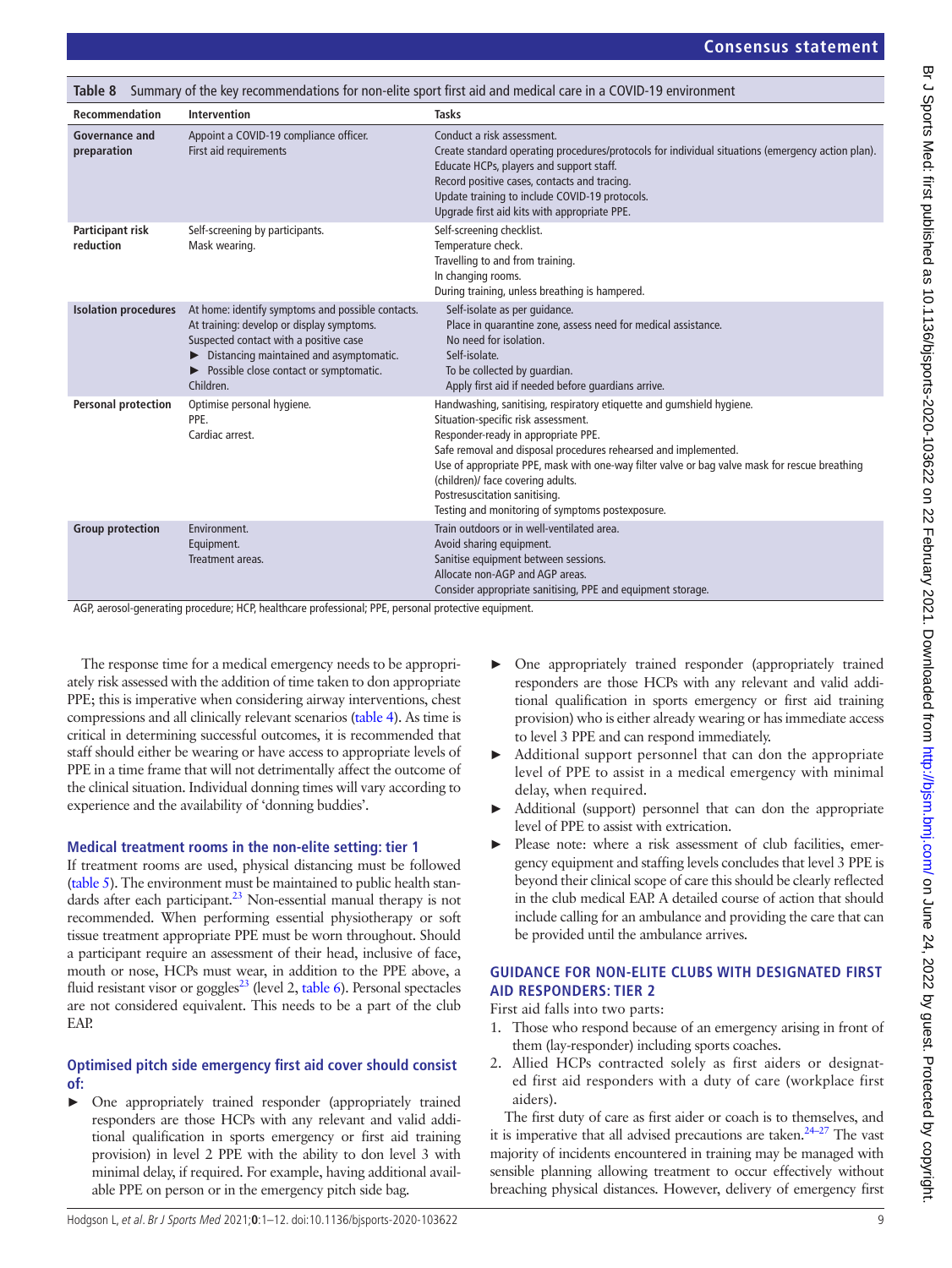## **Consensus statement**

aid may necessitate the responder to breach advised social distancing guidance with a potentially injured participant, and this may include cardiopulmonary resuscitation (CPR). In the first instance, when a participant requires assistance, ideally a member of their household can aid them. All others should physically distance unless a life or limb-threatening injury necessitates emergency care.

If a first aider is present, they should be equipped with the appropriate PPE in the event that they need to compromise physical distancing to provide assistance. First aiders need to remain up to date on first aid procedure during the pandemic ([table](#page-5-0)  $7$ ).<sup>28</sup>

The advice for lay people and coaches with no formal duty of care or role in first aid delivery deviates slightly from those with a clearly defined pre-arranged role.<sup>27</sup> Please refer to your club health and safety officer and your club's EAP for COVID-19 changes, as well as this guidance to inform your planning and sessions.

#### **Additional information for designated first aid responders in the non-elite sports setting: tier 2**

Participant contact occurring while delivering emergency first aid care will need to follow PPE guidance,  $29-32$  in line with public health recommendations:

- The use of PPE is both to protect the responder from the participant and to protect the participant from the responder.
- Where it is *not* possible to always maintain the government advised physical distance from a participant, the responder should wear PPE as advised under as per [table](#page-4-0) 6.

## **GUIDANCE FOR NON-ELITE SPORT MEDICAL AND FIRST AID RESPONDERS IN ON-FIELD EMERGENCY SITUATIONS**

It must be remembered one can never be certain that a participant does not have COVID-19, even in absence of symptoms. The following guidance is based on risk mitigation and the assumption that someone could be infected during all medical and first aid provision.

#### **Cardiopulmonary resuscitation**

Cardiac function may be compromised by COVID-19, and sudden cardiac arrest is a medical emergency that can occur during sports participation.<sup>33</sup> Therefore, each club must amend their EAP, carefully considering updated precautions for this period.

Some resuscitation advisory groups differ regarding chest compressions as AGPs due to limited data and uncertainty regarding risk. $2^{3}$  34–38 The group felt it prudent to follow the most protective advice in these unprecedented times. Automated external defibrillators (AEDs) are not considered as AGPs and considering most sports environments use AEDs, the sport guidance has been adapted to suit the needs.

## **Special considerations for all non-elite youth (under 18 years) sport**

It is very likely in the sports setting that the child participant is well known to the responder and to avoid performing ventilatory support might not be an option they wish to make, despite the increased risk. As most common causes of cardiac arrest in children differ from those in adults, ventilation can be imperative to the chance of survival.<sup>39</sup> For those not trained in paediatric resuscitation, the adult process can be followed. Ensuring treatment is provided quickly is most important.

For other injuries that occur in non-elite sport settings, appropriate management and advised PPE during the COVID-19 pandemic, refer to [box](#page-5-1) 1.

## **CONCLUSIONS**

Any sporting event involving individuals in close proximity taking place during the COVID-19 pandemic significantly increases the risk of viral transmission. This non-elite guidance format is deliberately aimed at scenarios where there may be less regulation, support and medical expertise making implementing risk reduction more challenging (see [table](#page-8-0) 8 for summary of key points). In addition, emphasis is placed on management protocols where only first aid responder rather than HCP expertise is accessible. Modifications to recommendations may be required depending on the specific sport, setting and resources, while acknowledging the need to accede to regional and national authority regulations.

#### **Author affiliations**

<sup>1</sup>The Football Association, Burton-Upon-Trent, UK $^{2}$ Clinical and Applied Sciences, Loods Boskett Univ  $2$ Clinical and Applied Sciences, Leeds Beckett University, Leeds, UK <sup>3</sup>Rugby Football League Ltd, Leeds, UK 4 Hull Kingston Rovers RLFC, Hull, UK <sup>5</sup>Carnegie Applied Rugby Research Centre, Leeds Beckett University, Leeds, UK <sup>6</sup>Wits Sport and Health (WiSH), School of Therapeutic Sciences, Faculty of Health Sciences, University of the Witwatersrand, Johannesburg-Braamfontein, South Africa <sup>7</sup>  $7$ Department of Paediatrics and Child Health, The University of Witwatersrand, Johannesburg, South Africa <sup>8</sup>St George's University of London, London, UK <sup>9</sup>South African Rugby Union, Capetown, South Africa <sup>10</sup>FIFA, Zurich, Galicia, Switzerland <sup>11</sup>Welsh Rugby Union, Cardiff, UK <sup>12</sup>Lawn Tennis Association, London, UK 13Sport Promote, Glasgow, UK 14Scottish Football Association, Glasgow, UK <sup>15</sup>Hampshire Hospitals NHS Foundation Trust, Basingstoke, UK <sup>16</sup>Premiership Rugby, London, UK <sup>17</sup>Sport Scotland Institute of Sport, Glasgow, UK <sup>18</sup>Glasgow Warriors, Glasgow, UK 19English Institute of Sport, Manchester, UK

**Twitter** Charlotte M Cowie [@drccowie](https://twitter.com/drccowie), Andrew Massey [@andy\\_massey](https://twitter.com/andy_massey), Niall Elliott [@dundeesportsmed](https://twitter.com/dundeesportsmed) and Jon Patricios [@jonpatricios](https://twitter.com/jonpatricios)

**Contributors** LH and GP conceived the theme; JP served as senior author and designed the article framework; LH and GP drafted the initial manuscript; RS, SaS, MP and MR contributed to the design and content in there specific areas of expertise and practice. CR, CMC, AM, RW, PM, JG, JM, NE, JH, SiS and RJ gave sport-specific insights. All authors analysed the document through four rounds of redrafting and gave final approval before final submission.

**Funding** The authors have not declared a specific grant for this research from any funding agency in the public, commercial or not-for-profit sectors.

**Competing interests** None declared.

**Patient consent for publication** Not required.

**Provenance and peer review** Not commissioned; externally peer reviewed.

**Author note** This position statement is endorsed by: The English Football Association, The English Rugby Football League, The Scottish Football Association, The Lawn Tennis Association, The Welsh Rugby Union and Scottish Rugby, supported by these UK and international sports and exercise medicine bodies: The English Institute of Sport, The Scottish Institute of Sport, FIFA, The South African Rugby Union and Wits Sport and Health, South Africa.

This article is made freely available for use in accordance with BMJ's website terms and conditions for the duration of the covid-19 pandemic or until otherwise determined by BMJ. You may use, download and print the article for any lawful, non-commercial purpose (including text and data mining) provided that all copyright notices and trade marks are retained.

#### **ORCID iDs**

Robin Terence Saggers <http://orcid.org/0000-0001-6593-8049> Andrew Massey <http://orcid.org/0000-0002-8253-932X> Niall Elliott<http://orcid.org/0000-0002-5394-975X> Jon Patricios<http://orcid.org/0000-0002-6829-4098>

#### **REFERENCES**

<span id="page-9-0"></span>1 Kemp S, Cowie CM, Gillett M, et al. Sports medicine leaders working with government and public health to plan a 'return-to-sport' during the COVID-19 pandemic: the UK's collaborative five-stage model for elite sport. [Br J Sports Med](http://dx.doi.org/10.1136/bjsports-2020-102834) 2021;55:4-5.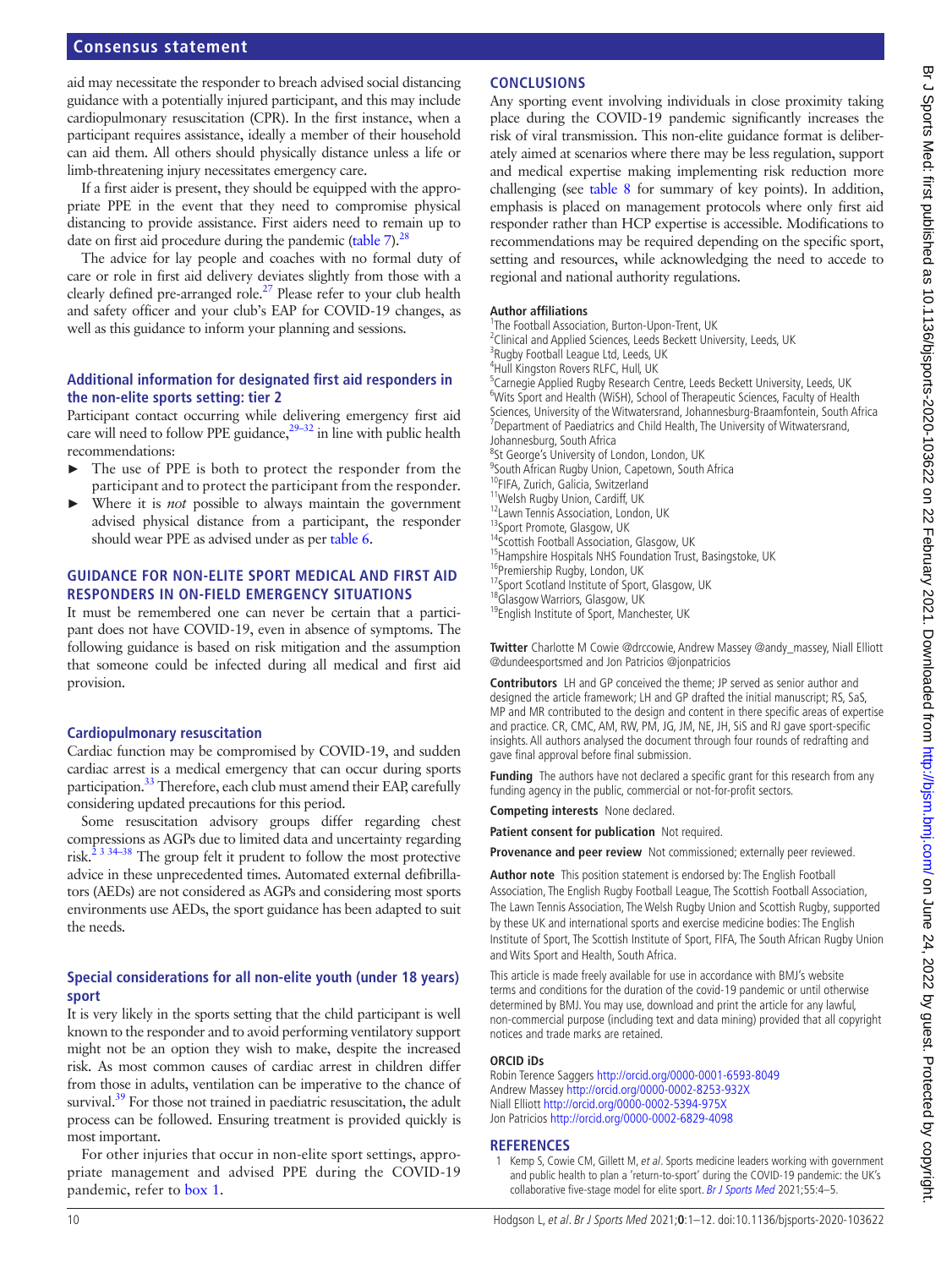<span id="page-10-9"></span>Hodgson L, et al. Br J Sports Med 2021;**0**:1–12. doi:10.1136/bjsports-2020-103622 11 [file/893320/COVID-19\\_Infection\\_prevention\\_and\\_control\\_guidance\\_complete.pdf](https://assets.publishing.service.gov.uk/government/uploads/system/uploads/attachment_data/file/893320/COVID-19_Infection_prevention_and_control_guidance_complete.pdf)  [Accessed 31 July 2020]. 25 Public Health England. Routine decontamination of reusable non-invasive equipment. Available: [https://assets.publishing.service.gov.uk/government/uploads/system/](https://assets.publishing.service.gov.uk/government/uploads/system/uploads/attachment_data/file/877533/Routine_decontamination_of_reusable_noninvasive_equipment.pdf) [uploads/attachment\\_data/file/877533/Routine\\_decontamination\\_of\\_reusable\\_](https://assets.publishing.service.gov.uk/government/uploads/system/uploads/attachment_data/file/877533/Routine_decontamination_of_reusable_noninvasive_equipment.pdf) [noninvasive\\_equipment.pdf](https://assets.publishing.service.gov.uk/government/uploads/system/uploads/attachment_data/file/877533/Routine_decontamination_of_reusable_noninvasive_equipment.pdf) [Accessed 31 July 2020].

<span id="page-10-7"></span>24 UK Government. COVID-18 infection prevention and control. Available: [https://assets.](https://assets.publishing.service.gov.uk/government/uploads/system/uploads/attachment_data/file/893320/COVID-19_Infection_prevention_and_control_guidance_complete.pdf)

<span id="page-10-1"></span>2 Hodgson L, Phillips G, Gordon J. Pitch side emergency care & personal protective equipment: a framework for elite sport during the COVID-19 pandemic: Part 1 of 3. Br

3 Hodgson L, Phillips G, Gordon J. Pitch side emergency care & personal protective equipment: a framework for elite sport during the COVID-19 pandemic: Part 2 of 3. Br

4 Hodgson L, Phillips G, Gordon J. Pitch side emergency care & personal protective equipment: a framework for elite sport during the COVID-19 pandemic: Part 3 of 3. Br

8 The New York Times. Melbourne tightens lockdown as virus outbreak spreads. Available: [https://www.nytimes.com/video/world/australia/100000007269116/](https://www.nytimes.com/video/world/australia/100000007269116/coronavirus-restrictions-melbourne.html?searchResultPosition=3) [coronavirus-restrictions-melbourne.html?searchResultPosition=3](https://www.nytimes.com/video/world/australia/100000007269116/coronavirus-restrictions-melbourne.html?searchResultPosition=3) [Accessed 20 August

<span id="page-10-3"></span>9 Deutscher Fussball-Bund. Sports medicine/special match operation Task force in professional football version 2. Available: [https://media.dfl.de/sites/3/2020/05/2020-](https://media.dfl.de/sites/3/2020/05/2020-05-01_Sports-Medicine_Special-Match-Operations_Task-Force.pdf) [05-01\\_Sports-Medicine\\_Special-Match-Operations\\_Task-Force.pdf](https://media.dfl.de/sites/3/2020/05/2020-05-01_Sports-Medicine_Special-Match-Operations_Task-Force.pdf) [Accessed 20 Aug

10 Yanguas X, Dominguez D, Ferrer E, et al. Returning to Sport during the Covid-19 pandemic: The sports physicians' role. [Apunts Sports Medicine](http://dx.doi.org/10.1016/j.apunsm.2020.06.001) 2020;55:49-51. 11 Carmody S, Murray A, Borodina M, et al. When can professional sport recommence safely during the COVID-19 pandemic? risk assessment and factors to consider. Br J

12 Department of Culture, Media and Sport, UK Government. Elite sport return to training guidance. COVID-19 guidance on a phased return to sport and Recreation. Available: [https://www.gov.uk/government/publications/coronavirus-covid-19](https://www.gov.uk/government/publications/coronavirus-covid-19-guidance-on-phased-return-of-sport-and-recreation) [guidance-on-phased-return-of-sport-and-recreation](https://www.gov.uk/government/publications/coronavirus-covid-19-guidance-on-phased-return-of-sport-and-recreation) [Accessed 31 July 2020]. 13 Clerkin KJ, Fried JA, Raikhelkar J, et al. COVID-19 and cardiovascular disease.

14 Driggin E, Madhavan MV, Bikdeli B, et al. Cardiovascular considerations for patients, health care workers, and health systems during the COVID-19 pandemic. J Am Coll

<span id="page-10-17"></span>15 Public Health England. Guidance on shielding and protecting extremely vulnerable persons from COVID-19. Available: [https://www.gov.uk/government/publications/](https://www.gov.uk/government/publications/guidance-on-shielding-and-protecting-extremely-vulnerable-persons-from-covid-19/guidance-on-shielding-and-protecting-extremely-vulnerable-persons-from-covid-19) [guidance-on-shielding-and-protecting-extremely-vulnerable-persons-from-covid-19/](https://www.gov.uk/government/publications/guidance-on-shielding-and-protecting-extremely-vulnerable-persons-from-covid-19/guidance-on-shielding-and-protecting-extremely-vulnerable-persons-from-covid-19) [guidance-on-shielding-and-protecting-extremely-vulnerable-persons-from-covid-19](https://www.gov.uk/government/publications/guidance-on-shielding-and-protecting-extremely-vulnerable-persons-from-covid-19/guidance-on-shielding-and-protecting-extremely-vulnerable-persons-from-covid-19) 

<span id="page-10-18"></span>16 Public Health England. Guidance: COVID-19: guidance for households with possible coronavirus infection. Available: [https://www.gov.uk/government/publications/covid-](https://www.gov.uk/government/publications/covid-19-stay-at-home-guidance)

<span id="page-10-6"></span>17 Public Health England. How to hand wash. Available: [https://assets.publishing.service.](https://assets.publishing.service.gov.uk/government/uploads/system/uploads/attachment_data/file/886217/Best_practice_hand_wash.pdf) [gov.uk/government/uploads/system/uploads/attachment\\_data/file/886217/Best\\_](https://assets.publishing.service.gov.uk/government/uploads/system/uploads/attachment_data/file/886217/Best_practice_hand_wash.pdf)

<span id="page-10-22"></span>Bhatia RT, Marwaha S, Malhotra A, et al. Exercise in the Severe Acute Respiratory Syndrome Coronavirus-2 (SARS-CoV-2) era: A Question and Answer session with the experts Endorsed by the section of Sports Cardiology & Exercise of the European Association of Preventive Cardiology (EAPC). [Eur J Prev Cardiol](http://dx.doi.org/10.1177/2047487320930596)

<span id="page-10-5"></span>19 Letizia AG, Ramos I, Obla A, et al. SARS-CoV-2 transmission among marine recruits

<span id="page-10-24"></span><span id="page-10-20"></span>21 Elliott N, Martin R, Heron N, et al. Infographic. graduated return to play quidance following COVID-19 infection. [Br J Sports Med](http://dx.doi.org/10.1136/bjsports-2020-102637) 2020;54:1174-5. 22 Public Health England. Guidance transmission characteristics and principles of infection prevention and control. Available: [https://www.gov.uk/government/](https://www.gov.uk/government/publications/wuhan-novel-coronavirus-infection-prevention-and-control/transmission-characteristics-and-principles-of-infection-prevention-and-control) [publications/wuhan-novel-coronavirus-infection-prevention-and-control/transmission](https://www.gov.uk/government/publications/wuhan-novel-coronavirus-infection-prevention-and-control/transmission-characteristics-and-principles-of-infection-prevention-and-control)[characteristics-and-principles-of-infection-prevention-and-control](https://www.gov.uk/government/publications/wuhan-novel-coronavirus-infection-prevention-and-control/transmission-characteristics-and-principles-of-infection-prevention-and-control) [Accessed 18th

<span id="page-10-8"></span>23 Public Health England. Guidance COVID-19: cleaning in non-healthcare settings outside the home. Available: [https://www.gov.uk/government/publications/covid-](https://www.gov.uk/government/publications/covid-19-decontamination-in-non-healthcare-settings/covid-19-decontamination-in-non-healthcare-settings)[19-decontamination-in-non-healthcare-settings/covid-19-decontamination-in-non-](https://www.gov.uk/government/publications/covid-19-decontamination-in-non-healthcare-settings/covid-19-decontamination-in-non-healthcare-settings)

<span id="page-10-23"></span>20 Wilson MG, Hull JH, Rogers J, et al. Cardiorespiratory considerations for return-to-play in elite athletes after COVID-19 infection: a practical guide for sport and exercise

[19-stay-at-home-guidance](https://www.gov.uk/government/publications/covid-19-stay-at-home-guidance) [Accessed on 18 August 2020].

[practice\\_hand\\_wash.pdf](https://assets.publishing.service.gov.uk/government/uploads/system/uploads/attachment_data/file/886217/Best_practice_hand_wash.pdf) [Accessed 18 August 2020].

during quarantine. [N Engl J Med](http://dx.doi.org/10.1056/NEJMoa2029717) 2020;383:2407-16.

medicine physicians. [Br J Sports Med](http://dx.doi.org/10.1136/bjsports-2020-102710) 2020;54:1157-61.

[healthcare-settings](https://www.gov.uk/government/publications/covid-19-decontamination-in-non-healthcare-settings/covid-19-decontamination-in-non-healthcare-settings) [Accessed 31 July 2020].

[and-second-waves-of-coronavirus](https://www.hopkinsmedicine.org/health/conditions-and-diseases/coronavirus/first-and-second-waves-of-coronavirus) [Accessed 20 Aug 2020]. 7 Xu S, Li Y, Shunging X. Beware of the second wave of COVID-19. [Lancet](http://dx.doi.org/10.1016/S0140-6736(20)30845-X)

<span id="page-10-2"></span><span id="page-10-0"></span>5 Hodgson L, Phillips G, Sharma S. Medical care and first aid: a framework for organised non-elite sport during the COVID-19 pandemic. Br J Sports Med Blog 2020. 6 Maragakis L. First and second waves of coronavirus. John Hopkins medicine. Available: [https://www.hopkinsmedicine.org/health/conditions-and-diseases/coronavirus/first-](https://www.hopkinsmedicine.org/health/conditions-and-diseases/coronavirus/first-and-second-waves-of-coronavirus)

J Sports Med Blog 2021.

J Sports Med Blog 2021.

J Sports Med Blog 2020.

2020;395:1321–2.

[Sports Med](http://dx.doi.org/10.1136/bjsports-2020-102539) 2020;54:946–8.

<span id="page-10-14"></span>[Circulation](http://dx.doi.org/10.1161/CIRCULATIONAHA.120.046941) 2020;141:1648–55.

[Cardiol](http://dx.doi.org/10.1016/j.jacc.2020.03.031) 2020;75:1352–2371.

[Accessed 31 July 2020].

2020;27:1242–51.

August 2020].

2020].

2020].

- <span id="page-10-16"></span>26 College of General Dentistry and Faculty of General Dental Practice. Implications of COVID-19 for the safe management of general dental practice a practical guide. Available: [https://www.fgdp.org.uk/sites/fgdp.org.uk/files/editors/FGDP%20CGDent%](https://www.fgdp.org.uk/sites/fgdp.org.uk/files/editors/FGDP%20CGDent%20Implications%20of%20COVID-19%20for%20the%20safe%20management%20of%20general%20dental%20practice%2016%20June%202020%20ed1.1.pdf) [20Implications%20of%20COVID-19%20for%20the%20safe%20management%](https://www.fgdp.org.uk/sites/fgdp.org.uk/files/editors/FGDP%20CGDent%20Implications%20of%20COVID-19%20for%20the%20safe%20management%20of%20general%20dental%20practice%2016%20June%202020%20ed1.1.pdf) [20of%20general%20dental%20practice%2016%20June%202020%20ed1.1.pdf](https://www.fgdp.org.uk/sites/fgdp.org.uk/files/editors/FGDP%20CGDent%20Implications%20of%20COVID-19%20for%20the%20safe%20management%20of%20general%20dental%20practice%2016%20June%202020%20ed1.1.pdf)  [Accessed on 31 July 2020].
- <span id="page-10-19"></span>27 Ear Nose and Throat (ENT) UK. COVID-19 epistaxis management. Available: [https://](https://www.entuk.org/sites/default/files/files/COVID%2019%20Epistaxis%20Management.pdf) [www.entuk.org/sites/default/files/files/COVID%2019%20Epistaxis%20Management.](https://www.entuk.org/sites/default/files/files/COVID%2019%20Epistaxis%20Management.pdf) [pdf](https://www.entuk.org/sites/default/files/files/COVID%2019%20Epistaxis%20Management.pdf) [Accessed on 31 July 2020].
- <span id="page-10-12"></span>28 Health and Safety Executive, England. First aid during the coronavirus (COVID-19) outbreak. Available: [https://www.hse.gov.uk/news/first-aid-certificate-coronavirus.](https://www.hse.gov.uk/news/first-aid-certificate-coronavirus.html) [html](https://www.hse.gov.uk/news/first-aid-certificate-coronavirus.html) [Accessed 31 July 2020].
- <span id="page-10-21"></span>29 Public Health England. COVID-19 personal protective equipment (PPE). Available: [https://www.gov.uk/government/publications/wuhan-novel-coronavirus-infection](https://www.gov.uk/government/publications/wuhan-novel-coronavirus-infection-prevention-and-control/covid-19-personal-protective-equipment-ppe)[prevention-and-control/covid-19-personal-protective-equipment-ppe](https://www.gov.uk/government/publications/wuhan-novel-coronavirus-infection-prevention-and-control/covid-19-personal-protective-equipment-ppe) [Accessed 31 July 2020].
- <span id="page-10-25"></span>30 Public Health England. Guidance COVID-19: guidance for first responders. Available: [https://www.gov.uk/government/publications/novel-coronavirus-2019-ncov-interim](https://www.gov.uk/government/publications/novel-coronavirus-2019-ncov-interim-guidance-for-first-responders/interim-guidance-for-first-responders-and-others-in-close-contact-with-symptomatic-people-with-potential-2019-ncov)[guidance-for-first-responders/interim-guidance-for-first-responders-and-others-in](https://www.gov.uk/government/publications/novel-coronavirus-2019-ncov-interim-guidance-for-first-responders/interim-guidance-for-first-responders-and-others-in-close-contact-with-symptomatic-people-with-potential-2019-ncov)[close-contact-with-symptomatic-people-with-potential-2019-ncov](https://www.gov.uk/government/publications/novel-coronavirus-2019-ncov-interim-guidance-for-first-responders/interim-guidance-for-first-responders-and-others-in-close-contact-with-symptomatic-people-with-potential-2019-ncov) [Accessed on 31 July 2020].
- 31 St John Ambulance. Covid-19: advice for first aiders. Available: [https://www.sja.org.](https://www.sja.org.uk/get-advice/first-aid-advice/covid-19-advice-for-first-aiders/) [uk/get-advice/first-aid-advice/covid-19-advice-for-first-aiders/](https://www.sja.org.uk/get-advice/first-aid-advice/covid-19-advice-for-first-aiders/) [Accessed on 31 July 2020].
- <span id="page-10-26"></span>32 Resuscitation Council United Kingdom. Resuscitation Council UK statement on COVID-19 in relation to CPR and resuscitation in first aid and community settings. Available: [https://www.resus.org.uk/covid-19-resources/covid-19-resources](https://www.resus.org.uk/covid-19-resources/covid-19-resources-general-public/resuscitation-council-uk-statement-covid-19)[general-public/resuscitation-council-uk-statement-covid-19](https://www.resus.org.uk/covid-19-resources/covid-19-resources-general-public/resuscitation-council-uk-statement-covid-19) [Accessed 18th August 2020].
- <span id="page-10-27"></span>33 Landry CH, Allan KS, Connelly KA, et al. Sudden cardiac arrest during participation in competitive sports. [N Engl J Med](http://dx.doi.org/10.1056/NEJMoa1615710) 2017;377:1943-53.
- <span id="page-10-15"></span>34 Resuscitation Council United Kingdom. Resuscitation Council UK statement on COVID-19 CPR and resuscitation. Available: [https://www.resus.org.uk/media/](https://www.resus.org.uk/media/statements/resuscitation-council-uk-statements-on-covid-19-coronavirus-cpr-and-resuscitation/statement-on-phe-ppe-guidance/) [statements/resuscitation-council-uk-statements-on-covid-19-coronavirus-cpr-and](https://www.resus.org.uk/media/statements/resuscitation-council-uk-statements-on-covid-19-coronavirus-cpr-and-resuscitation/statement-on-phe-ppe-guidance/)[resuscitation/statement-on-phe-ppe-guidance/](https://www.resus.org.uk/media/statements/resuscitation-council-uk-statements-on-covid-19-coronavirus-cpr-and-resuscitation/statement-on-phe-ppe-guidance/) [Accessed on 31 July 2020].
- 35 European Resuscitation Council. European resuscitation Council COVID-19 guidelines. Available: [https://www.erc.edu/sites/5714e77d5e615861f00f7d18/pages/5e9ac62b](https://www.erc.edu/sites/5714e77d5e615861f00f7d18/pages/5e9ac62b4c84867335e4d1eb/files/ERC_covid19_spreads.pdf?1592906300) [4c84867335e4d1eb/files/ERC\\_covid19\\_spreads.pdf?1592906300](https://www.erc.edu/sites/5714e77d5e615861f00f7d18/pages/5e9ac62b4c84867335e4d1eb/files/ERC_covid19_spreads.pdf?1592906300) [Accessed on 31 July 2020].
- 36 International Liaison Committee on Resuscitation (ILOR). COVID-19 infection risk to rescuers from patients in cardiac arrest. Available: [https://costr.ilcor.org/document/](https://costr.ilcor.org/document/covid-19-infection-risk-to-rescuers-from-patients-in-cardiac-arrest) [covid-19-infection-risk-to-rescuers-from-patients-in-cardiac-arrest](https://costr.ilcor.org/document/covid-19-infection-risk-to-rescuers-from-patients-in-cardiac-arrest) [Accessed on 31 July 2020].
- 37 British Medical Association (BMA). COVID-19: PPE for doctors. Available: [https://www.](https://www.bma.org.uk/advice-and-support/covid-19/ppe/covid-19-ppe-for-doctors) [bma.org.uk/advice-and-support/covid-19/ppe/covid-19-ppe-for-doctors](https://www.bma.org.uk/advice-and-support/covid-19/ppe/covid-19-ppe-for-doctors) [Accessed on 31 July 2020].
- 38 Public Health England. Phe statement regarding NERVTAG review and consensus on cardiopulmonary resuscitation as an aerosol generating procedure (AGP). Available: [https://www.gov.uk/government/publications/wuhan-novel-coronavirus-infection](https://www.gov.uk/government/publications/wuhan-novel-coronavirus-infection-prevention-and-control/phe-statement-regarding-nervtag-review-and-consensus-on-cardiopulmonary-resuscitation-as-an-aerosol-generating-procedure-agp)[prevention-and-control/phe-statement-regarding-nervtag-review-and-consensus-on](https://www.gov.uk/government/publications/wuhan-novel-coronavirus-infection-prevention-and-control/phe-statement-regarding-nervtag-review-and-consensus-on-cardiopulmonary-resuscitation-as-an-aerosol-generating-procedure-agp)[cardiopulmonary-resuscitation-as-an-aerosol-generating-procedure-agp](https://www.gov.uk/government/publications/wuhan-novel-coronavirus-infection-prevention-and-control/phe-statement-regarding-nervtag-review-and-consensus-on-cardiopulmonary-resuscitation-as-an-aerosol-generating-procedure-agp) [Accessed on 31 July 2020].
- <span id="page-10-28"></span>39 Atkins DL, Everson-Stewart S, Sears GK, et al. Epidemiology and outcomes from out-of-hospital cardiac arrest in children: the resuscitation outcomes Consortium Epistry-Cardiac arrest. [Circulation](http://dx.doi.org/10.1161/CIRCULATIONAHA.108.802678) 2009;119:1484–91.
- <span id="page-10-4"></span>40 Public Health England. COVID-19: guidance for ambulance trusts. Available: [https://](https://www.gov.uk/government/publications/covid-19-guidance-for-ambulance-trusts/covid-19-guidance-for-ambulance-trusts) [www.gov.uk/government/publications/covid-19-guidance-for-ambulance-trusts/covid-](https://www.gov.uk/government/publications/covid-19-guidance-for-ambulance-trusts/covid-19-guidance-for-ambulance-trusts)[19-guidance-for-ambulance-trusts](https://www.gov.uk/government/publications/covid-19-guidance-for-ambulance-trusts/covid-19-guidance-for-ambulance-trusts) [Accessed 18 Aug 2020].
- 41 The Centre for Disease Control and Prevention (CDC). Risk assessment and management of COVID-19 among travelers arriving at designated U.S. Airports, January 17–September 13, 2020. Available: [https://www.cdc.gov/mmwr/volumes/69/](https://www.cdc.gov/mmwr/volumes/69/wr/mm6945a4.htm?s_cid=mm6945a4_x) [wr/mm6945a4.htm?s\\_cid=mm6945a4\\_x](https://www.cdc.gov/mmwr/volumes/69/wr/mm6945a4.htm?s_cid=mm6945a4_x) [Accessed 20 Dec 2020].
- 42 Public Health England. How to hand rub. Available: [https://assets.publishing.service.](https://assets.publishing.service.gov.uk/government/uploads/system/uploads/attachment_data/file/886216/Best_practice_hand_rub.pdf) [gov.uk/government/uploads/system/uploads/attachment\\_data/file/886216/Best\\_](https://assets.publishing.service.gov.uk/government/uploads/system/uploads/attachment_data/file/886216/Best_practice_hand_rub.pdf) [practice\\_hand\\_rub.pdf](https://assets.publishing.service.gov.uk/government/uploads/system/uploads/attachment_data/file/886216/Best_practice_hand_rub.pdf) [Accessed 18 August 2020].
- <span id="page-10-10"></span>43 Public Health England. COVID-19 Donning quick guide. Available: [https://assets.](https://assets.publishing.service.gov.uk/government/uploads/system/uploads/attachment_data/file/879103/PHE_COVID-19_Donning_quick_guide_gown_version.pdf) [publishing.service.gov.uk/government/uploads/system/uploads/attachment\\_data/file/](https://assets.publishing.service.gov.uk/government/uploads/system/uploads/attachment_data/file/879103/PHE_COVID-19_Donning_quick_guide_gown_version.pdf) [879103/PHE\\_COVID-19\\_Donning\\_quick\\_guide\\_gown\\_version.pdf](https://assets.publishing.service.gov.uk/government/uploads/system/uploads/attachment_data/file/879103/PHE_COVID-19_Donning_quick_guide_gown_version.pdf) [Accessed 31 July 2020].
- 44 Public Health England. COVID-19 Doffing quick guide. Available: [https://assets.](https://assets.publishing.service.gov.uk/government/uploads/system/uploads/attachment_data/file/879105/PHE_COVID-19_Doffing_gown_version.pdf) [publishing.service.gov.uk/government/uploads/system/uploads/attachment\\_data/file/](https://assets.publishing.service.gov.uk/government/uploads/system/uploads/attachment_data/file/879105/PHE_COVID-19_Doffing_gown_version.pdf) [879105/PHE\\_COVID-19\\_Doffing\\_gown\\_version.pdf](https://assets.publishing.service.gov.uk/government/uploads/system/uploads/attachment_data/file/879105/PHE_COVID-19_Doffing_gown_version.pdf) [Accessed 31 July 2020].
- <span id="page-10-11"></span>45 United Kingdom Government. Guidance staying alert and safe (social distancing). Available: [https://www.gov.uk/government/publications/staying-alert-and-safe](https://www.gov.uk/government/publications/staying-alert-and-safe-social-distancing/staying-alert-and-safe-social-distancing)[social-distancing/staying-alert-and-safe-social-distancing](https://www.gov.uk/government/publications/staying-alert-and-safe-social-distancing/staying-alert-and-safe-social-distancing) [Accessed 18 August 2020].
- <span id="page-10-13"></span>46 Blanco JH. Should people wear a face mask during exercise: what should clinicians advise? Br J Sports Med Blog 2021.

# **Consensus statement**